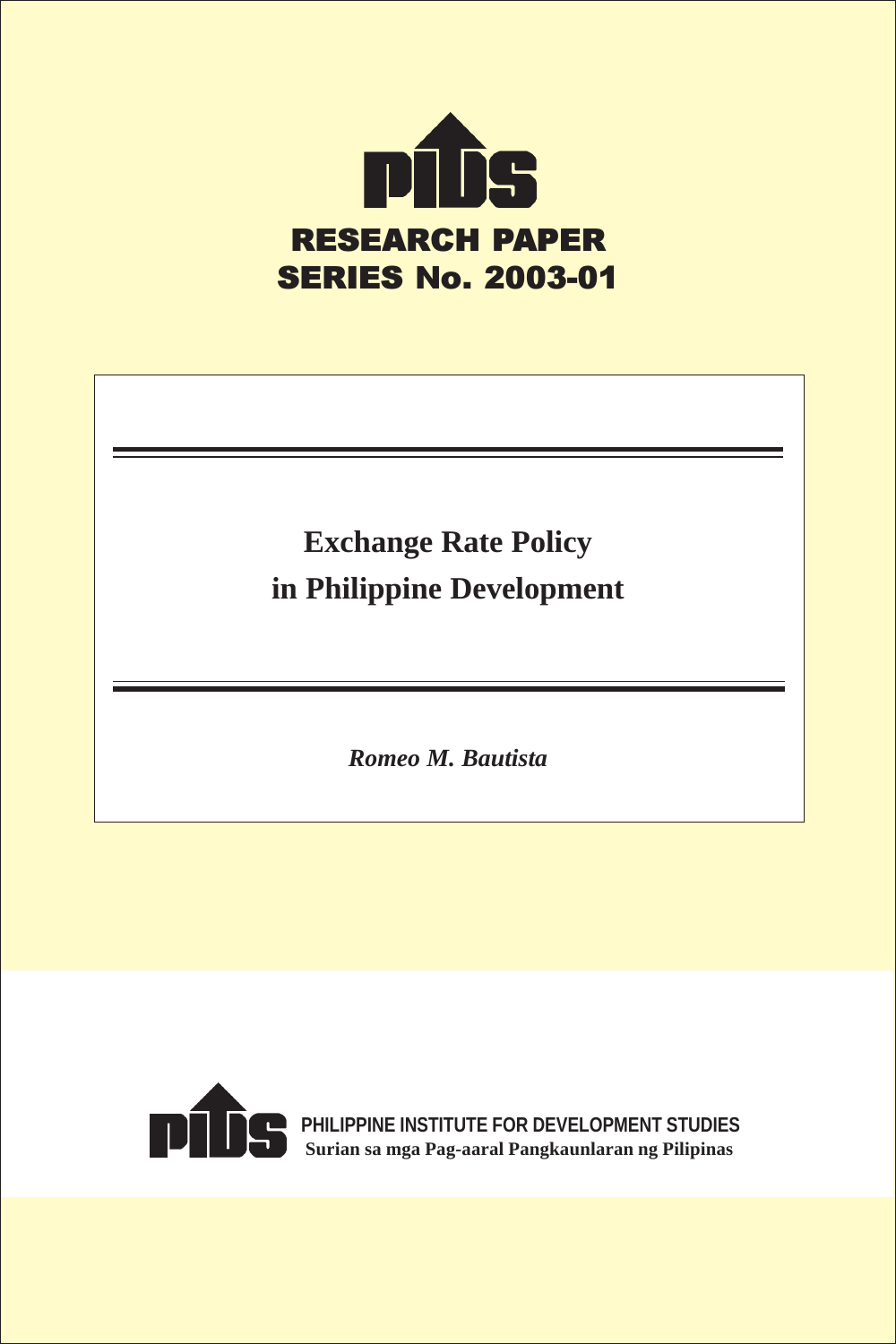The author, Romeo M. Bautista, is a former Professor of Economics at the University of the Philippines and Acting President of the Philippine Institute for Development Studies (PIDS) during 1981-82. After his stint at PIDS, he worked as a Research Fellow at the Trade and Macroeconomics Division of the International Food Policy Research Institute (IFPRI) in Washington, D.C. He is also a former member of the Editorial Board of the Journal of Philippine Development. He holds a Ph.D. in Economics from Yale University.

This paper was prepared for the PIDS-PES Distinguished Speakers Lecture Series on August 29, 2002 as part of the PIDS celebration of its silver founding anniversary.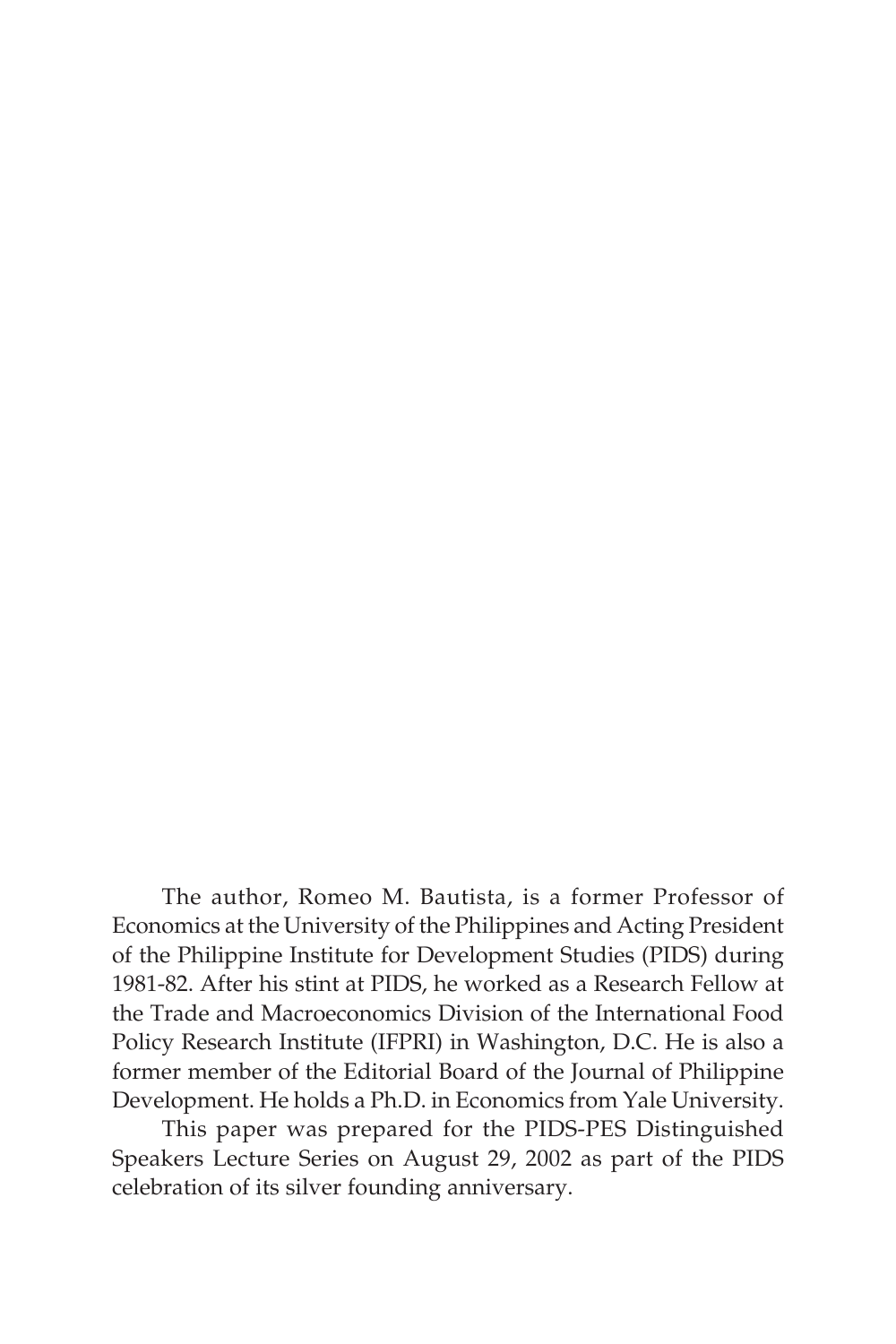# **Exchange Rate Policy in Philippine Development**

*Romeo M. Bautista*

RESEARCH PAPER SERIES NO. 2003-01



PHILIPPINE INSTITUTE FOR DEVELOPMENT STUDIES Surian sa mga Pag-aaral Pangkaunlaran ng Pilipinas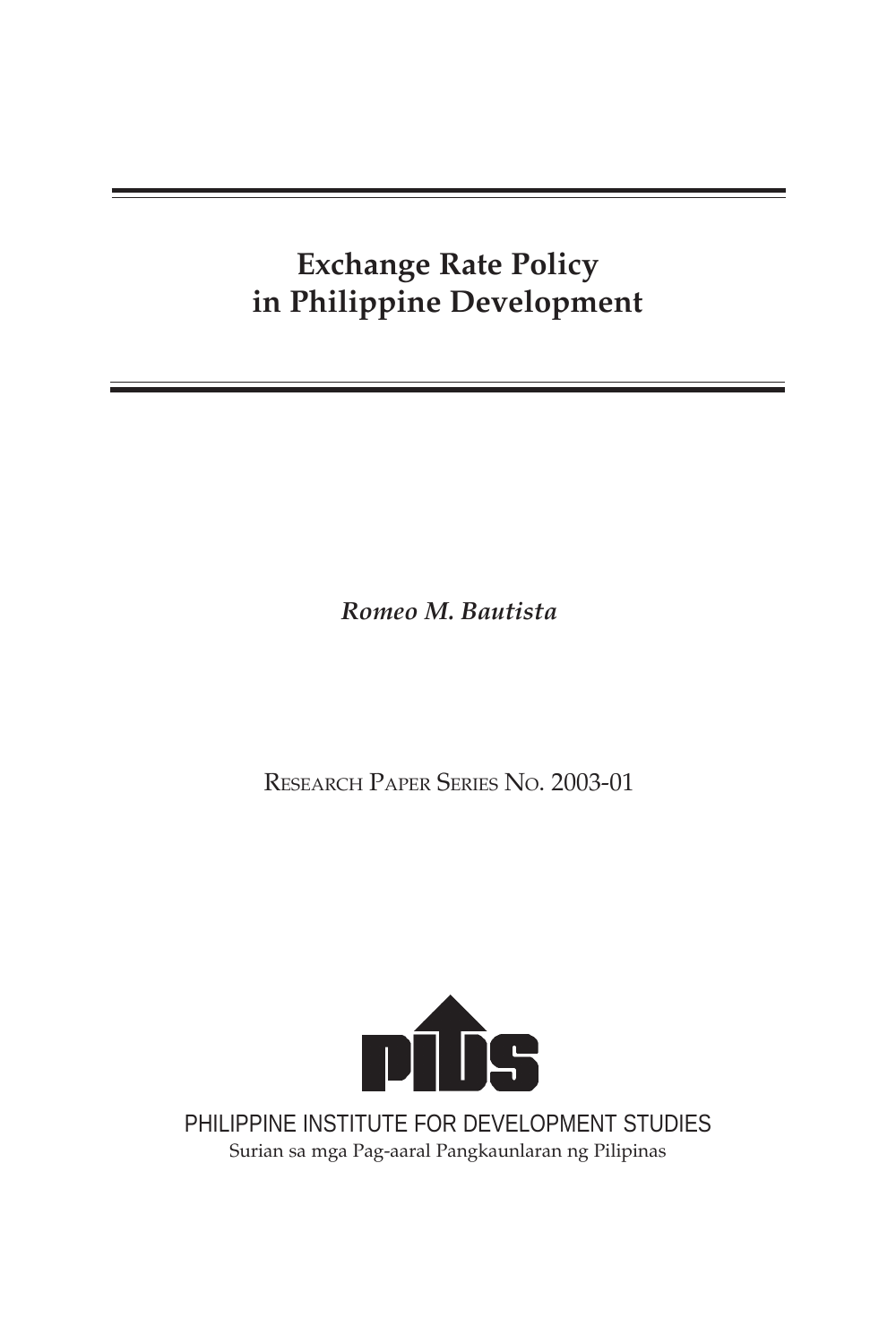Copyright 2003 Philippine Institute for Development Studies

Printed in the Philippines. All rights reserved.

The views expressed in this paper are those of the author and do not necessarily reflect the views of any individual or organization. Please do not quote without permission from the author nor PIDS.

Please address all inquiries to:

Philippine Institute for Development Studies NEDA sa Makati Building, 106 Amorsolo Street Legaspi Village, 1229 Makati City, Philippines Tel: (63-2) 893-5705 / 892-4059 Fax: (63-2) 893-9589 / 816-1091 E-mail: publications@pidsnet.pids.gov.ph Website: http://www.pids.gov.ph

ISBN 971-564-060-5 RP 06-03-800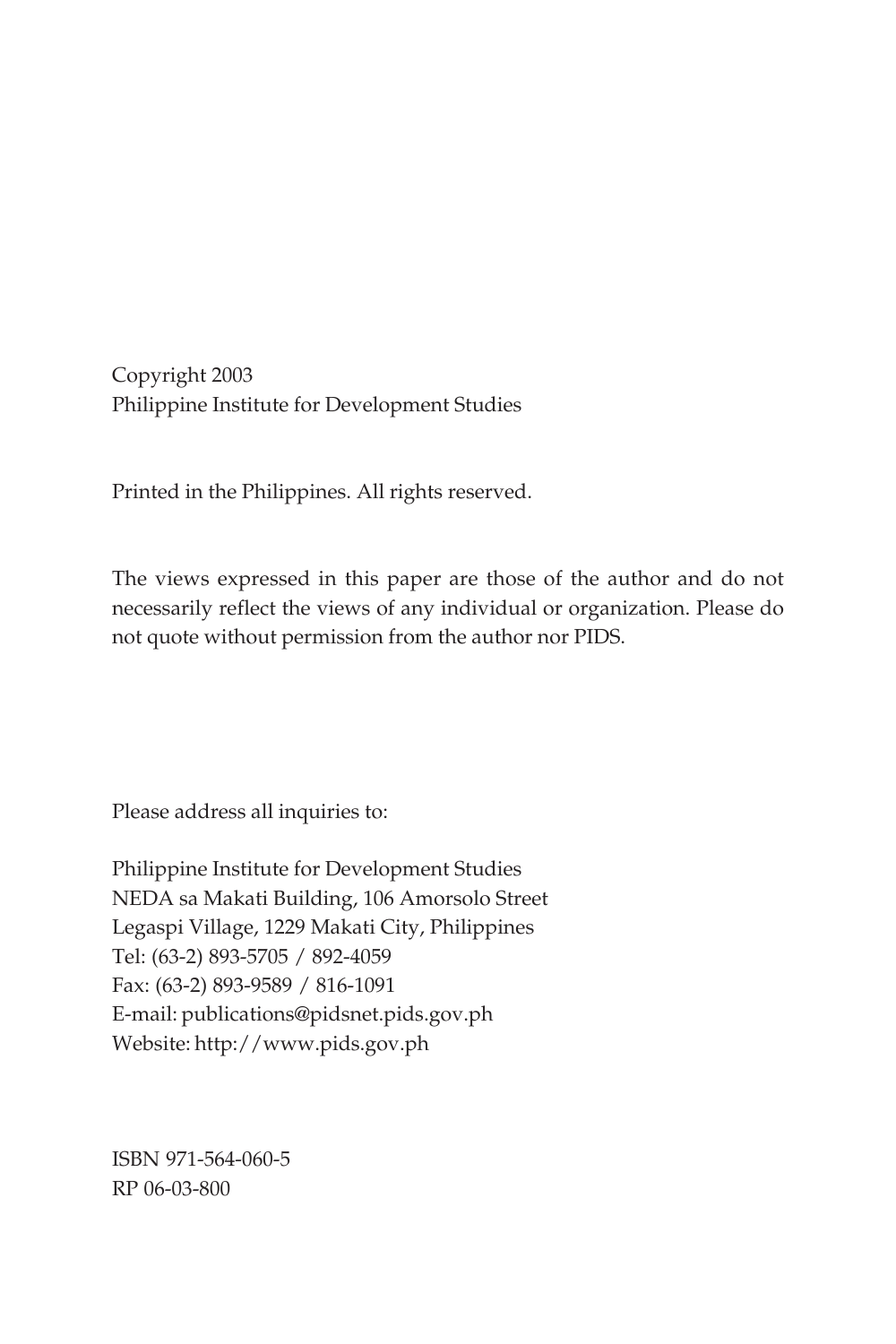# Table of Contents

| III. Policy Developments in the 1980s |  |
|---------------------------------------|--|
|                                       |  |
|                                       |  |
|                                       |  |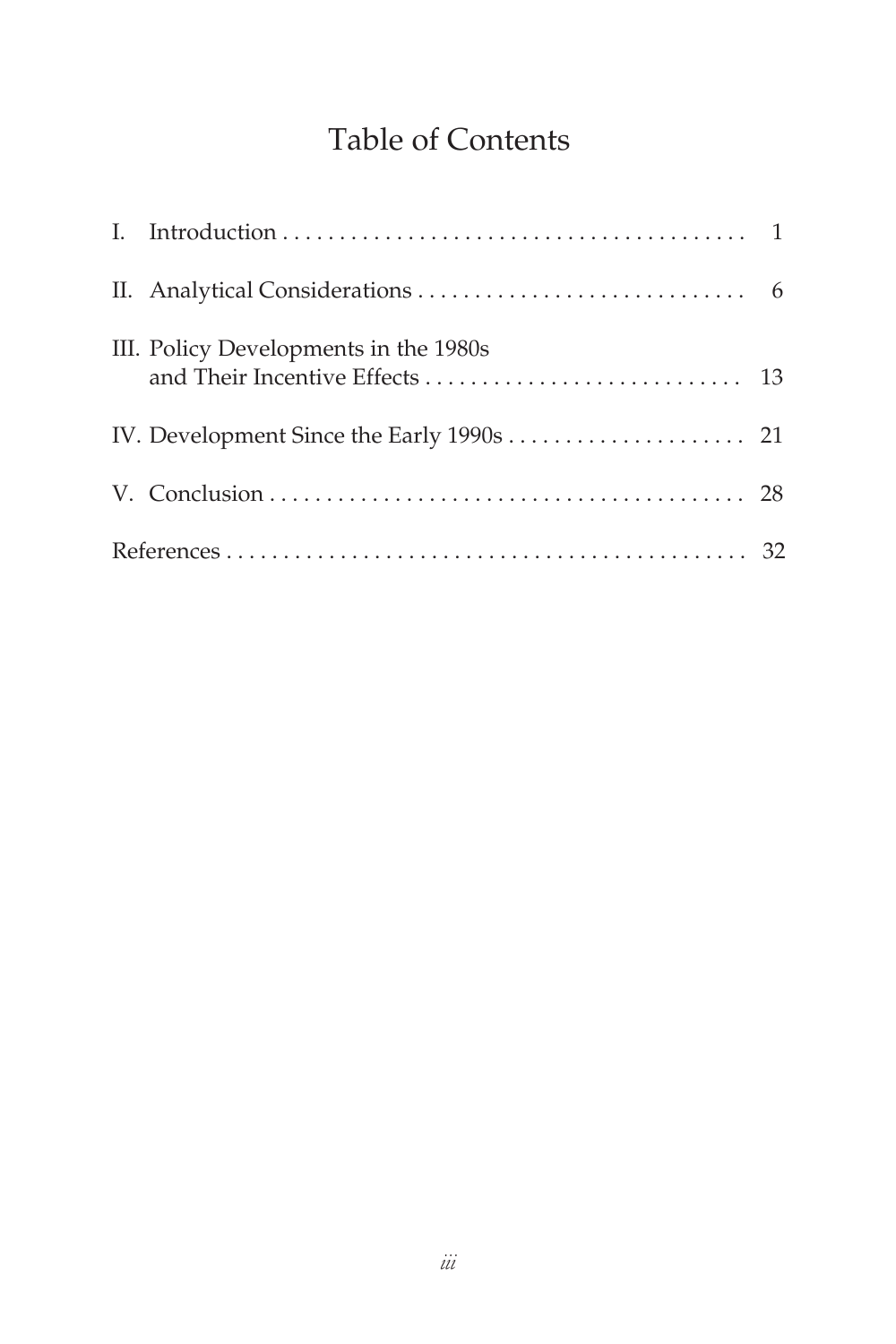# List of Tables and Figures

## **Table**

| 1              | Annual values of exchange rate indices, 1980-1990 16      |  |
|----------------|-----------------------------------------------------------|--|
| 2              | Decomposition of REER changes in 1980-85                  |  |
|                |                                                           |  |
| 3              | EPR, NEPR and NEPRT estimates for 1983 and 1988 19        |  |
| $\overline{4}$ | Annual values of exchange rate indices, 1990-2001  23     |  |
| 5              | Decomposition of REER changes in 1990-1996                |  |
|                |                                                           |  |
| 6              | Policy and external influences on the real exchange rate, |  |
|                |                                                           |  |
| 7              | EPR, NEPR and NEPRT estimates for 1992 and 2000 27        |  |

## **Figure**

|                       | Ratio of NEER to peso-dollar exchange rate, 1980-1990 16 |  |
|-----------------------|----------------------------------------------------------|--|
| $\mathbf{2}^{\prime}$ | Ratio of NEER to peso-dollar exchange rate, 1990-2001 23 |  |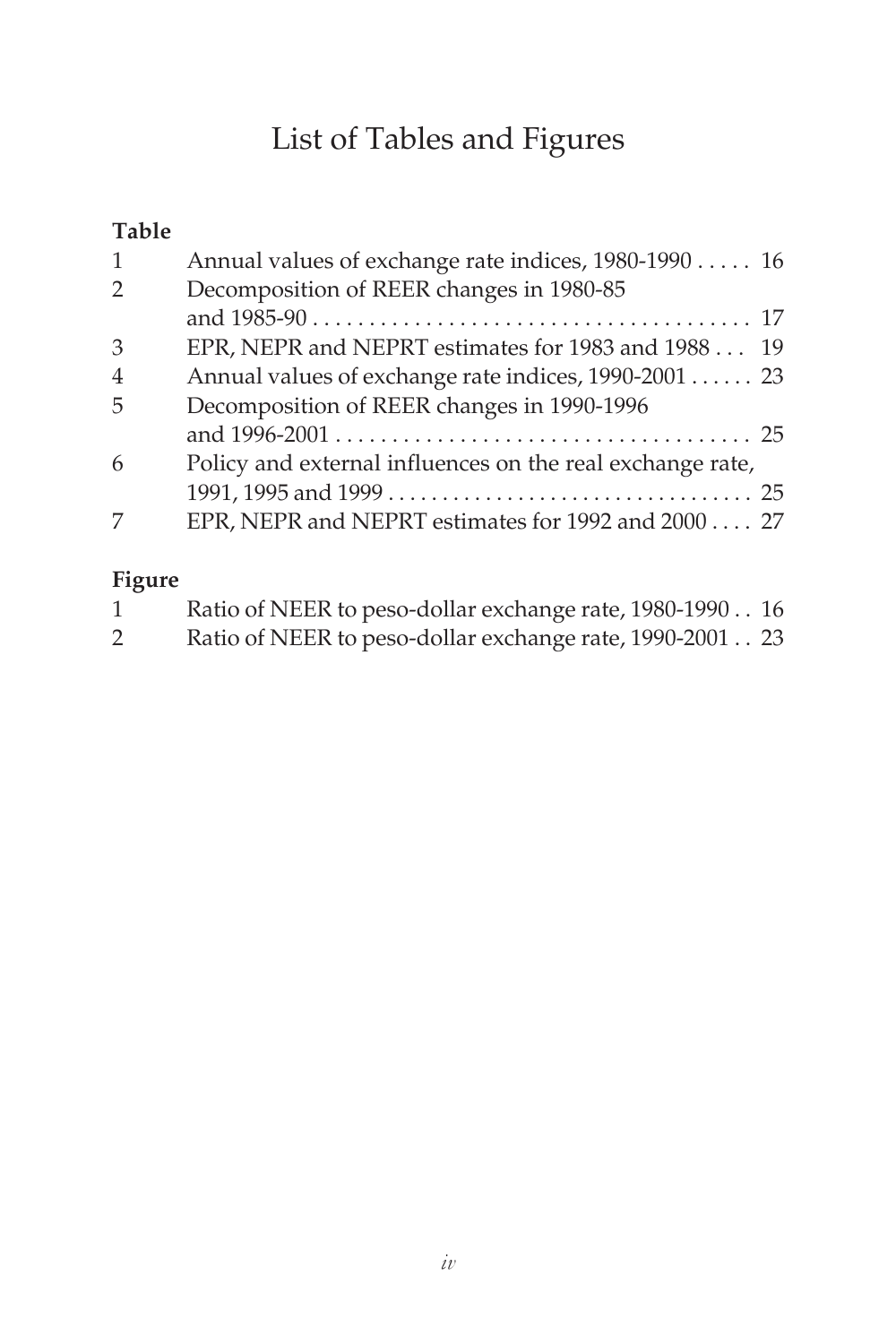**I**  $-1$ 

## **Introduction**

Exchange rate policy in the Philippines can be viewed in a number of ways, depending on what aspect of the public interest is being considered. In the narrowest sense, it relates to the Philippine peso-United States (US) dollar exchange rate, information on which is available daily from newspapers and other media sources. Interest in the peso exchange rate with the US dollar presumably reflects the fact that the US dollar is the world's most important currency (for various reasons), and also that the US has the largest share of Philippine international transactions. About a third of the country's foreign trade, for example, was contributed by the US in the last decade.

There is also public interest in the peso exchange rate with the Japanese yen, Japan being the second most important contributor to Philippine foreign trade and payments. In the last decade Japan accounted for about one-fourth of the country's merchandise trade. The total share of other trade partners was slightly above 40 percent, each of which contributed less than 10 percent. More broadly, under the present system of generalized currency floating, the nominal effective exchange rate (NEER)—representing a weighted average of peso exchange rates with trade-partner currencies—is also of policy interest. NEER changes have financial effects and implications for macroeconomic stability.

At another level exchange rate policy can be viewed in terms of the behavior of the real exchange rate (RER). The latter represents the domestic price of tradable goods relative to nontradables<sup>1</sup> and

\_\_\_\_\_\_\_\_\_\_\_\_\_\_\_

<sup>1</sup> Also called "home goods," nontradables are domestic products that are not traded due to prohibitive tariffs, trade controls, or natural protection. By definition, their nominal price is unaffected by foreign price changes.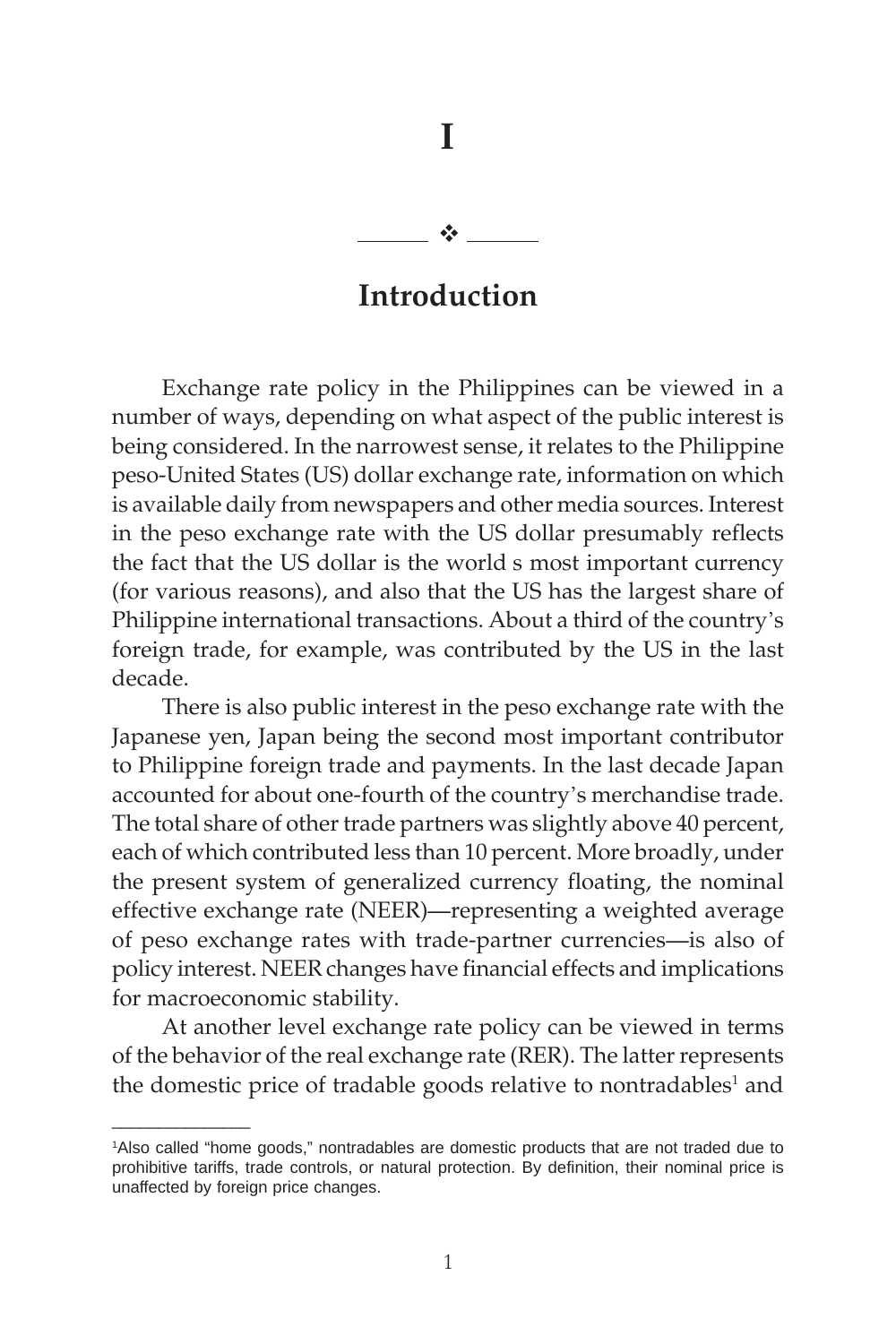provides the mechanism through which the further repercussions on output growth, income distribution and other development concerns can be traced. The real exchange rate—more appropriately, the real effective exchange rate (REER) is a key macroeconomic relative price influencing the composition of production and absorption between tradable and nontradable goods. Relative production incentives, including the incentive structure for export producers, are affected directly by the REER. The real exchange rate thus plays an important role in the outward-oriented development strategy that the Philippines has ostensibly followed since the early 1970s.

The Philippine peso was already under "managed floating," at least with respect to its exchange rate with the US dollar, when currency floating among developed countries was adopted in 1973. The latter effectively ended the maintenance of exchange rate parities among International Monetary Fund (IMF) member-countries under the Bretton Woods system. Earlier, in late 1969, the need to service short-term credit that had financed the country's large trade deficits of the immediately preceding years precipitated a foreign exchange crisis. In February 1970 the government allowed the peso-US dollar exchange rate to float. By December the exchange rate had settled to P6.40 per dollar, representing an effective devaluation of 61 percent during the year. Previously, in 1962, the Philippine peso was similarly devalued—from P2.00 per dollar (the official exchange rate even before World War II) to P3.90 per dollar.

Exogenous changes in the exchange rates of major currencies would seem an added source of external economic disturbance to developing countries with strong links in trade and payments to developed countries. In the Philippine case, particular interest attaches understandably to the exchange rate between the US dollar and Japanese yen, which in the last decade was subject to sharp changes; from an average of 134.70 per dollar in 1991, it fell continuously to  $94.10$  in 1995, moved up to  $130.90$  in 1998, then declined steeply to 103.90 in the following year before rising again to 127.40 in 2001.

On the positive side, the system of generalized currency floating presented an opportunity to undertake more active exchange rate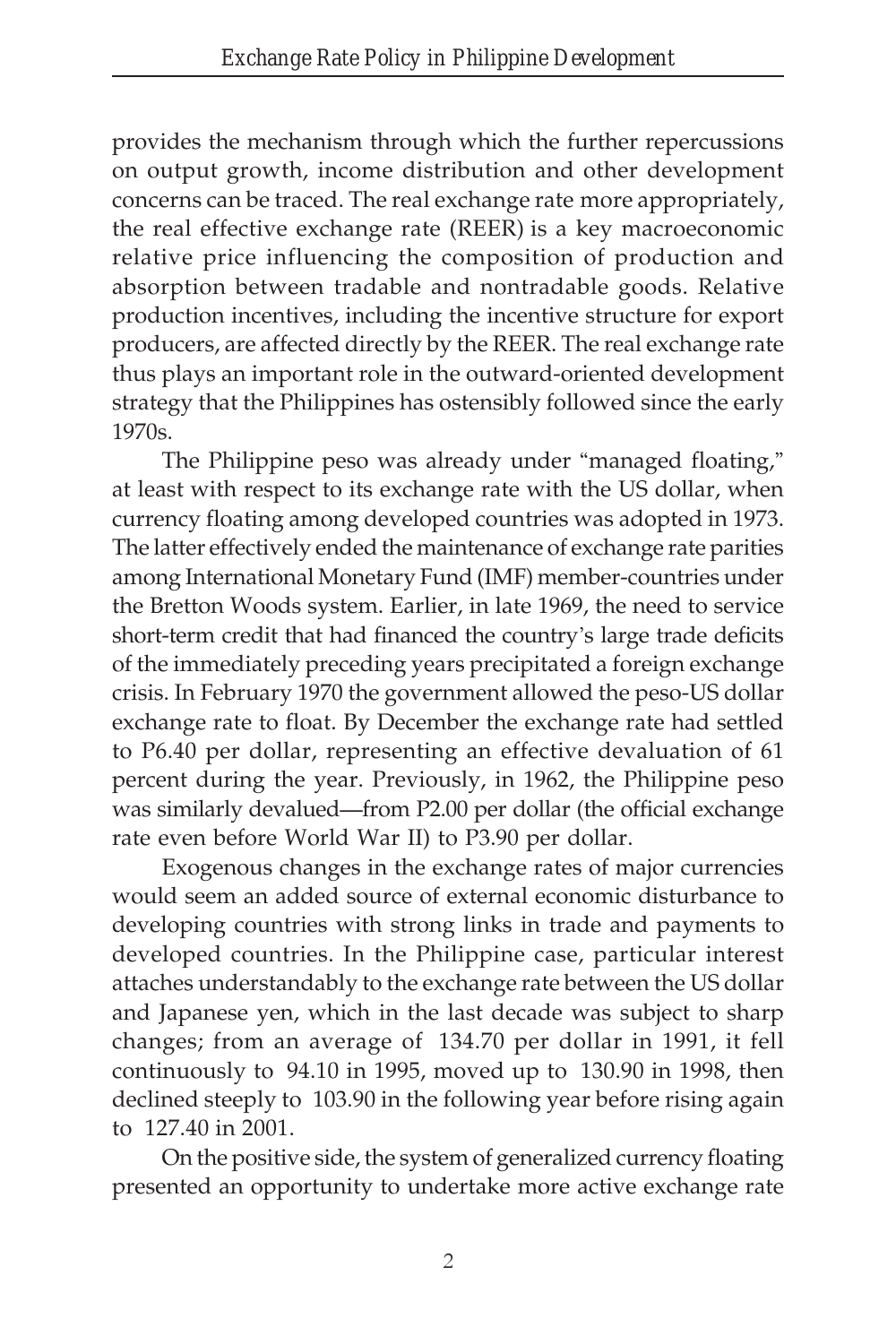management in pursuing external balance and other policy objectives. By wide agreement, developing countries' currencies had been generally overvalued, trade controls and tariff walls being used to defend unrealistic exchange rates, which contributed to the distortion of investment incentives and inefficiency in resource allocation. Most devaluations in the 1950s and 1960s had taken place in crisis atmosphere and entailed large, abrupt exchange rate changes which frequently resulted in severe dislocations for the developing economy. Exchange rate flexibility under the new system rendered large, once-and-for-all devaluations unnecessary, since gradual (and hence, less disruptive) exchange rate adjustment could be undertaken that would facilitate the correction of currency overvaluation.

Generalized currency floating came at a time of growing policy emphasis among developing countries in export promotion and diversification, moving away from the heavy import substitution drive of the 1950s and 1960s. In the Philippine case, the enactment of the Export Incentives Act of 1970 signaled a policy shift towards a more outward-looking industrial development strategy. Among other incentives, manufacturing firms registered under the Export Incentives Act qualified for various kinds of tax exemptions, deductions from taxable income, and tax credits. This served to compensate in part for the still substantial bias in the incentive system against export production (Bautista, Power and Associates 1979). The highly protective tariff system constituted the primary source of this bias, but no attempt was made to deal with it directly as part of the industrial export promotion program during the 1970s. Furthermore, there was a marked rise in the number of imported products subject to quantitative restrictions (QRs), its share in the total number of Philippine Standard Industrial Classification (PSIC) seven-digit product categories doubling from 26 percent in 1970 to 52 percent in 1980. Although the real exchange rate depreciated in the early 1970s (Baldwin 1975) even with increased import controls, it continued to be overvalued—indicating an incentive bias against exports and other tradable goods. The average RER overvaluation has been estimated at 24 percent for the period 1970-74 and even higher at 32 percent for 1975-79 (Intal and Power 1990). Based on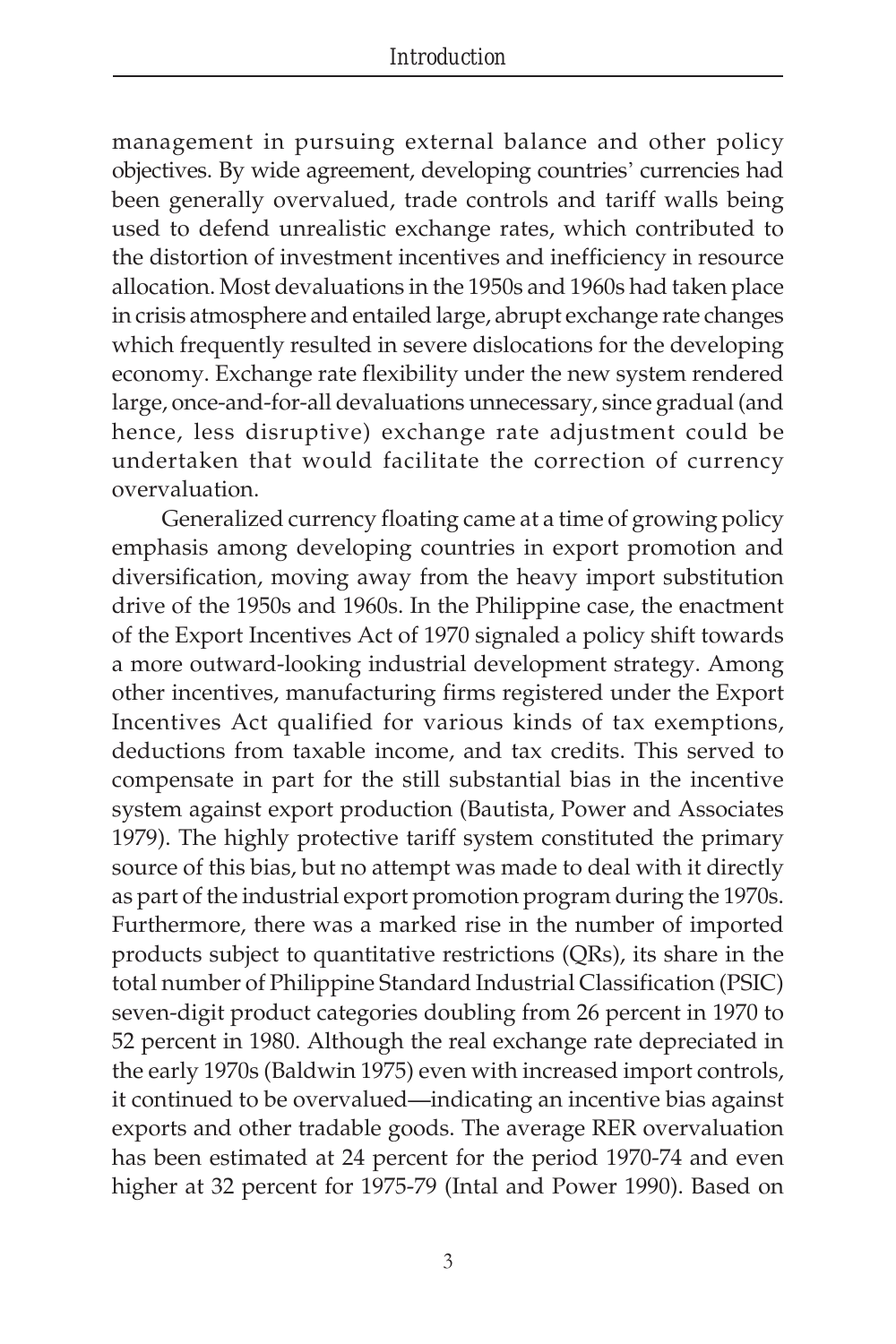the comparison given in Bautista (1990), these rates are much higher than those derived for Thailand (16 and 24 percent, respectively) and Malaysia (less than three percent for both periods) using the same estimation methodology.

The relative uncompetitiveness of domestic industry in the Philippines has been attributed to market price distortions arising from biased trade and exchange rate policies that reduced the efficiency of resource allocation and investment (Baldwin 1975). Also, the sustained overvaluation of the real exchange rate prevented a more rapid export growth and slowed the expansion of the national economy in the 1970s (Bautista, Power and Associates 1979). Not only would economic growth have been more sustainable had the real exchange rate been more favorable to tradable goods production, labor employment and use of locally produced inputs would have been greater. The choice of products and the choice of production technology would have favored increased utilization of the country's abundant unskilled labor force and, because the poor accounted heavily for the unemployed and underemployed, greater participation of the poor in the growth process. Indeed, the results of cross-country regressions indicate that RER depreciations tend to lower poverty in developing economies (Agenor 2002).

In this paper we examine the conduct of exchange rate policy in the Philippines since the early 1980s, paying particular attention to the influence of exchange rate adjustments on relative production incentives. The latter serves to provide a link to the further repercussions on resource allocation, output growth, and income distribution—which are important considerations for the country's economic development. Rather than the nominal exchange rate (of which the government has some control), it is the real exchange rate, which adjusts for domestic and foreign inflation, that is relevant in the assessment of relative incentives. The present study focuses on the incentive structure between tradable and nontradable goods production, and among different industries within the tradable goods sector. While our primary interest is in the exchange rate regime and its incentive effects, the role of trade policy has to be simultaneously analyzed in view of its influence on the conduct of exchange rate policy as well as its direct effect on the real exchange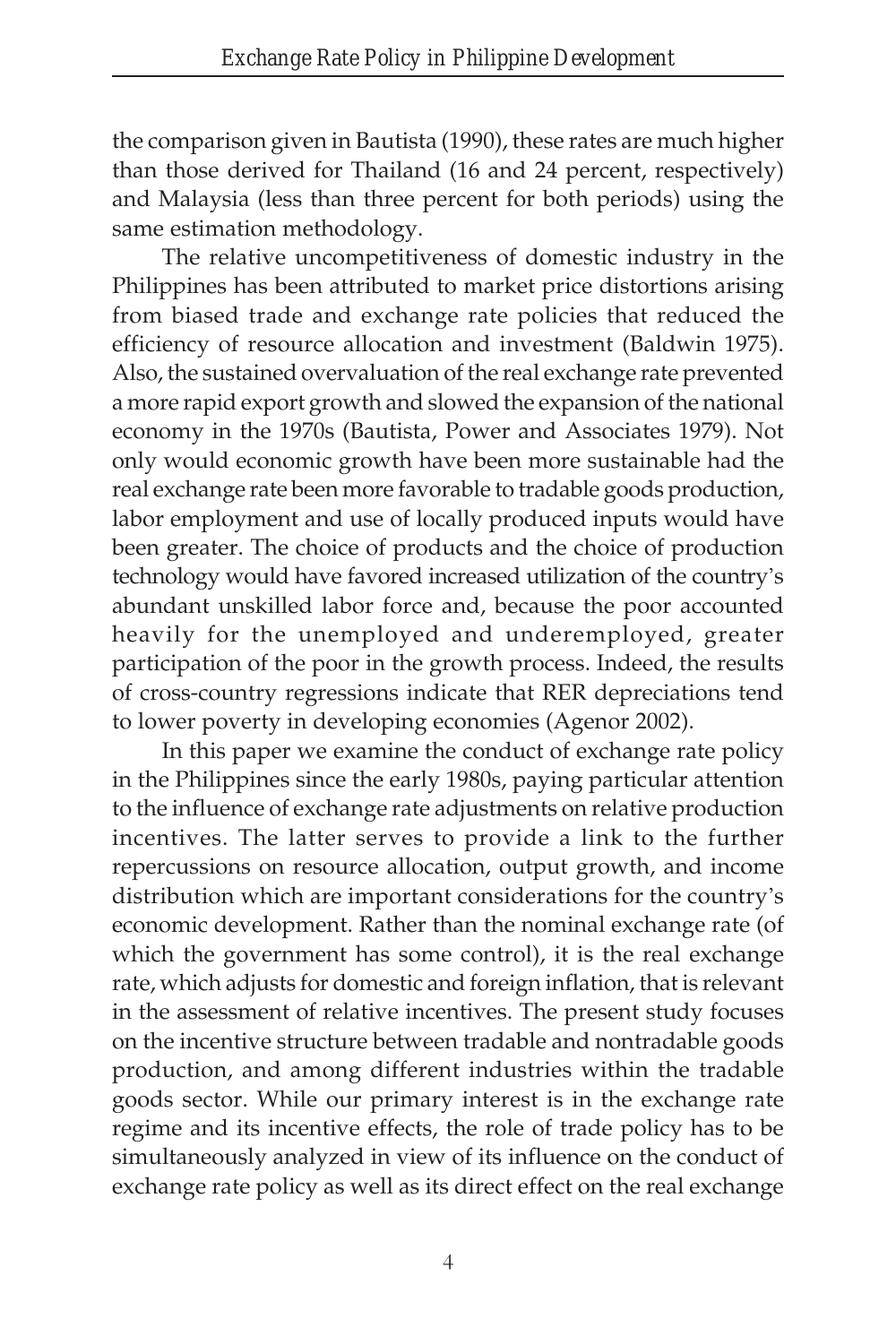rate. Moreover, there are analytical and empirical linkages of the real exchange rate to macroeconomic policy that need to be examined.

Section 2 develops the framework of analysis. We first describe the measurement and "accounting" determinants of the nominal and real exchange rates under the present system of generalized currency floating. This is followed by an analytical discussion of relative incentives between tradables and nontradables, and also among different tradable goods industries, paying attention to the separate effects of exchange rate and trade policies. The "behavioral" determinants of the real exchange rate are then discussed, identifying two policy-induced sources of incentive bias against tradable goods production and the scope for policy improvement with reference to the overvaluation of the real exchange rate. The section ends with an examination of the possible conflict between trade policy and exchange rate adjustment in the Philippine context, underscoring the need for coordination to help achieve policy goals.

The following two sections of the paper describe the policy developments and present the empirical analysis of the study for the decade of the 1980s (Section 3) and the more recent period since the early 1990s (Section 4). Each of these two periods was marked by a "crisis"—the external debt-related foreign exchange crisis of 1983-85 and the Asian financial crisis of 1997-98—which, despite their differing sources of origin, had wide-ranging effects on the national economy, including the conduct of trade and exchange rate policies. The empirical analysis starts with an examination of the annual values of the peso-dollar exchange rate, NEER and REER indices, and a decomposition of observed REER changes into their accounting components during specific subperiods. We then investigate the factors affecting the past behavior of the real exchange rate, distinguishing those that are determined by domestic policies and those associated with external developments outside the control of policymakers. This is followed by an examination of the influences of trade and exchange rate policies on production incentives for different industries within the tradable goods sector.

The concluding section summarizes the main findings of the study and their policy implications.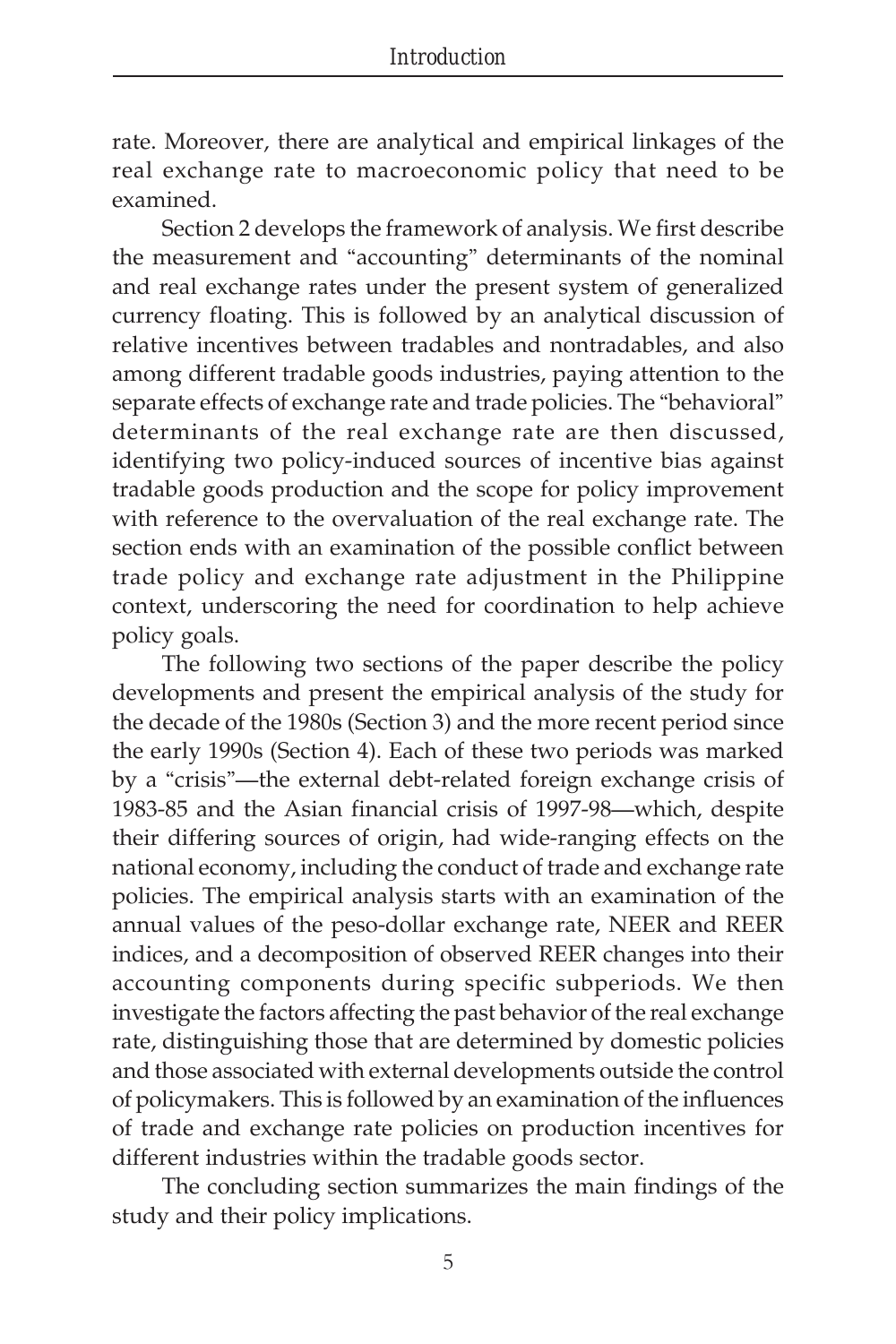**- Alexander State** 

# **Analytical Considerations**

#### **Nominal and real exchange rates under generalized floating**

In contrast to the pre-1973 Bretton Woods system of fixed exchange rates among currencies of IMF-member countries, the value of any country's currency under the present regime of generalized currency floating can change exogenously with exchange rate realignments among trade-partner currencies. The nominal exchange rate is thus more appropriately measured by a nominal effective exchange rate index that represents a weighted average of the nominal exchange rates with trade-partner currencies:

$$
(1) \qquad \text{NEER} = \Pi \, \text{R}_{i}^{\text{w}}
$$

where  $R_{i}$  is the nominal exchange rate index (relative to a base year level) in home-country currency per unit of trade partner i's currency, and *w<sub>i</sub>* is the trade share of country  $i$  ( $\sum w_i = 1$ ).

Analytical discussions in which foreign prices are assumed fixed typically represent the real exchange rate simply as a ratio of the nominal exchange rate to a general price index in the "small country" under study. In empirical work that traces the movement of the real exchange rate over time, foreign prices cannot be assumed constant. With generalized currency floating, changes in the general price level in each trade partner, as well as in the bilateral exchange rates, need to be taken into account.

A broad measure of the real exchange rate can be represented by a real effective exchange rate index calculated, for a home country in a given year, as follows:

(2) REER =  $\Pi (R_i \cdot P_i)^{w_i} / P$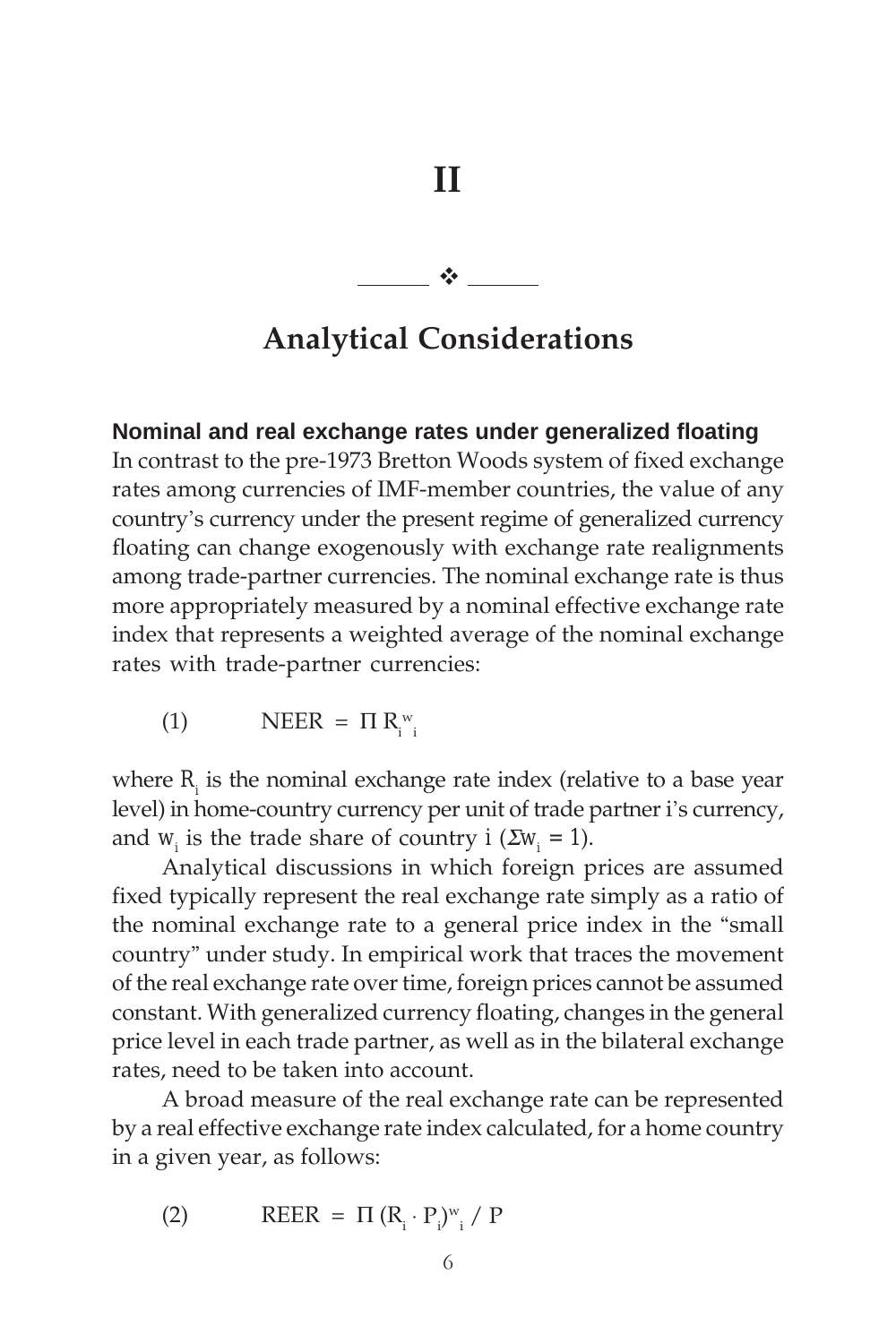where  $P_{_i}$  and  $P$  denote the general price level in trade partner i and in the home country, respectively. The wholesale price index, which consists mostly of the prices of tradable goods, and the consumer price index, which includes the prices of nontradables, are typically used for  $P_{_i}$  and  $P_{\cdot}$  respectively. The real exchange rate can then be interpreted as the relative price of tradable goods vis-à-vis nontradables, representing therefore a relative incentive measure between tradable and nontradable goods. A real depreciation of the home currency (i.e., an increase in REER) improves the price competitiveness of tradable goods, encouraging their production relative to nontradables.

Equation (2) can be transformed into the following relationship involving first differences of natural logarithms:

(3)  $\triangle$   $\triangle$  Aln REER =  $\triangle$  In NEER -  $\triangle$  In P +  $\Sigma$  w<sub>i</sub>  $\triangle$  In P<sub>i</sub>

which shows a decomposition of any change in the real effective exchange rate into three components involving changes in the nominal effective exchange rate, domestic inflation, and foreign inflation. While changes in the exchange rates of foreign currencies are exogenous to a small country, it is possible in principle to achieve any target NEER by pegging to a chosen standard—whether a single currency or basket of currencies—and adjusting the peg appropriately (Bautista 1982). The right-hand side of equation (3) indicates that the REER behavior can be attributed not only to the country's exchange rate policy but also to a host of factors influencing the general price level and to exogenous inflation rates in tradepartner countries. The effect of a depreciating home currency on the real exchange rate, for example, can be undercut by a rise in domestic prices—which would be related to the monetary and fiscal policy measures accompanying the nominal exchange rate depreciation.

#### **Relative incentives among tradable goods**

We make use of two well-known measures, the effective protection rate (EPR) and the net effective protection rate (NEPR), to represent the incentive structure among tradable goods industries resulting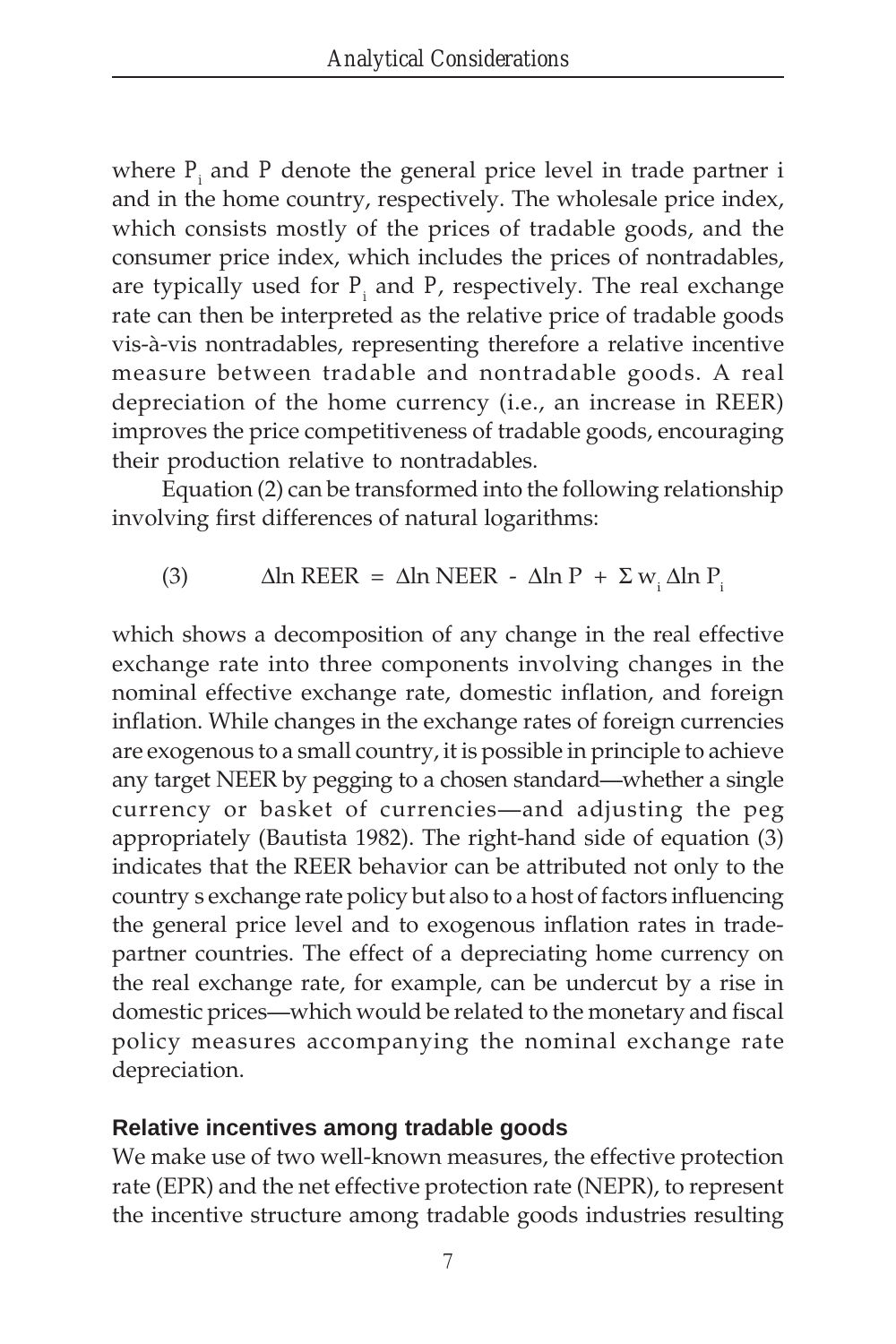from import protection without and with adjustment for exchange rate overvaluation, respectively. The EPR and NEPR are rates of protection of value added by domestic factors measured by the proportionate difference between domestic and foreign value added, the latter being evaluated at the actual exchange rate for the EPR and at the "equilibrium" exchange rate (see below) for the NEPR. For any industry *j*, the relationship between *EPRj* and *NEPRj* is given by (Balassa 1971):

(4) 
$$
NEPR_i = (1 + EPR_i)/(1 + \rho) - 1
$$

where  $\rho$  is the degree of exchange rate overvaluation, that is, the proportionate difference between the actual and equilibrium exchange rates. Thus*,* if  $\rho$  =  $EPR_{_{f'}}$  then the net effective protection to industry *j* is zero. To compensate tradable goods producers for the price penalty of an overvalued exchange rate, they need to be given an effective protection equal to the degree of exchange rate overvaluation.

As will be shown in the following discussion, import protection itself contributes to exchange rate overvaluation, which need to be taken into account in isolating the effect of trade policy on relative incentives among tradable goods.

#### **Two policy-induced sources of real exchange rate overvaluation**

It is in an accounting sense that movements of the real exchange rate can be attributed to movements of the nominal exchange rate, foreign prices (exogenous in the small country case) and the general level of domestic prices. Since domestic prices are affected by nominal exchange rate changes (to an extent determined by the accompanying fiscal and monetary policies), there is no one-to-one correspondence between the nominal and real exchange rates.

Behaviorally, the real exchange rate adjusts to bring about equilibrium in the markets for tradable and nontradable goods. Changes in the real exchange rate are explained in the theoretical literature in terms of at least three factors that affect the supply of and demand for those goods. These are the country's trade policy, current account balance, and external terms of trade. The first two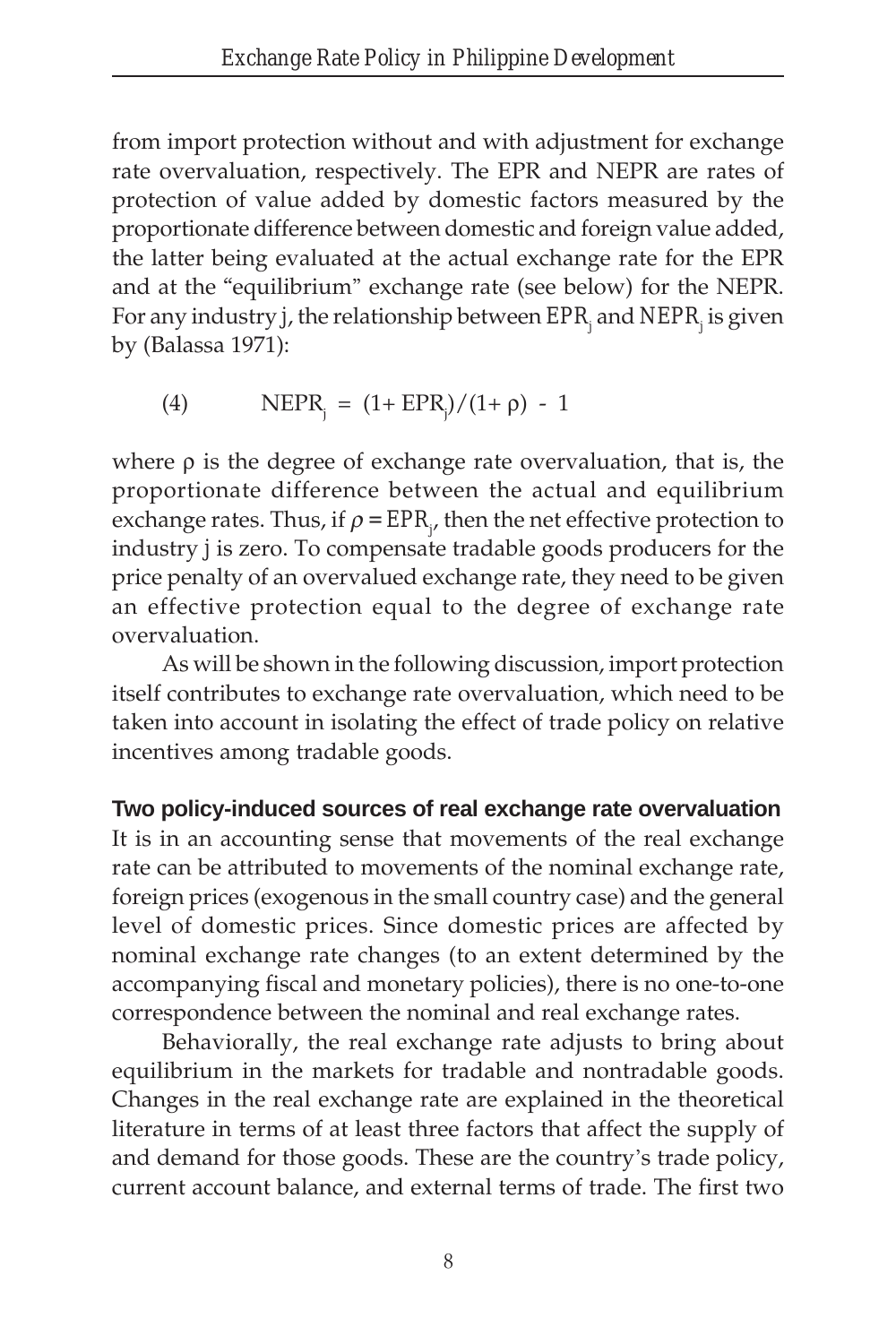are policy variables that historically have caused the real exchange rate in most developing countries to be overvalued.

Trade policy is represented by import quotas/tariffs and export taxes/subsidies. The imposition of tariffs, for example, raises the domestic price of importables relative to exportables and nontradables, leading to increased demand for the latter goods. To restore equilibrium in the nontradables market, the price of nontradables must rise relative to the price of exportables and the post-tariff price of importables. Thus, the real exchange rate appreciates and becomes overvalued relative to what it would be without the tariffs. While export subsidies have a similar effect on the real exchange rate, it is the adoption of import-protection policies that in the past sustained real exchange rate overvaluation in the Philippines and most other developing economies.

A deficit in the current account, another widespread tendency among developing countries, implies an excess demand for foreign exchange, and its accommodation through reserve drawdowns or capital inflows serves to defend an overvalued exchange rate. Over a given period of time the real exchange rate will appreciate or depreciate as the current account deficit increases or decreases. The current account balance is traditionally considered a policy variable, determined largely by macroeconomic policies, including foreign borrowing policy, that determine the disparity between national income and expenditure. This view has less relevance to economies that are highly integrated to the world financial system, as shown dramatically by the massive movement of private capital leading to the Asian financial crisis of 1997-98. However, there is a policy option of imposing controls on capital flows that a few developing country governments have actually adopted.

The external terms of trade, over which policymakers have no control, affects the relative price of tradables to nontradables in two ways. One is through the substitution effect. A deterioration of the terms of trade arising from an increase in import prices increases the domestic price of importables, raises the demand for nontradables, and results in an appreciating real exchange rate. The other is through the income effect. Higher import prices serve to reduce the purchasing power of a given real income. The effect on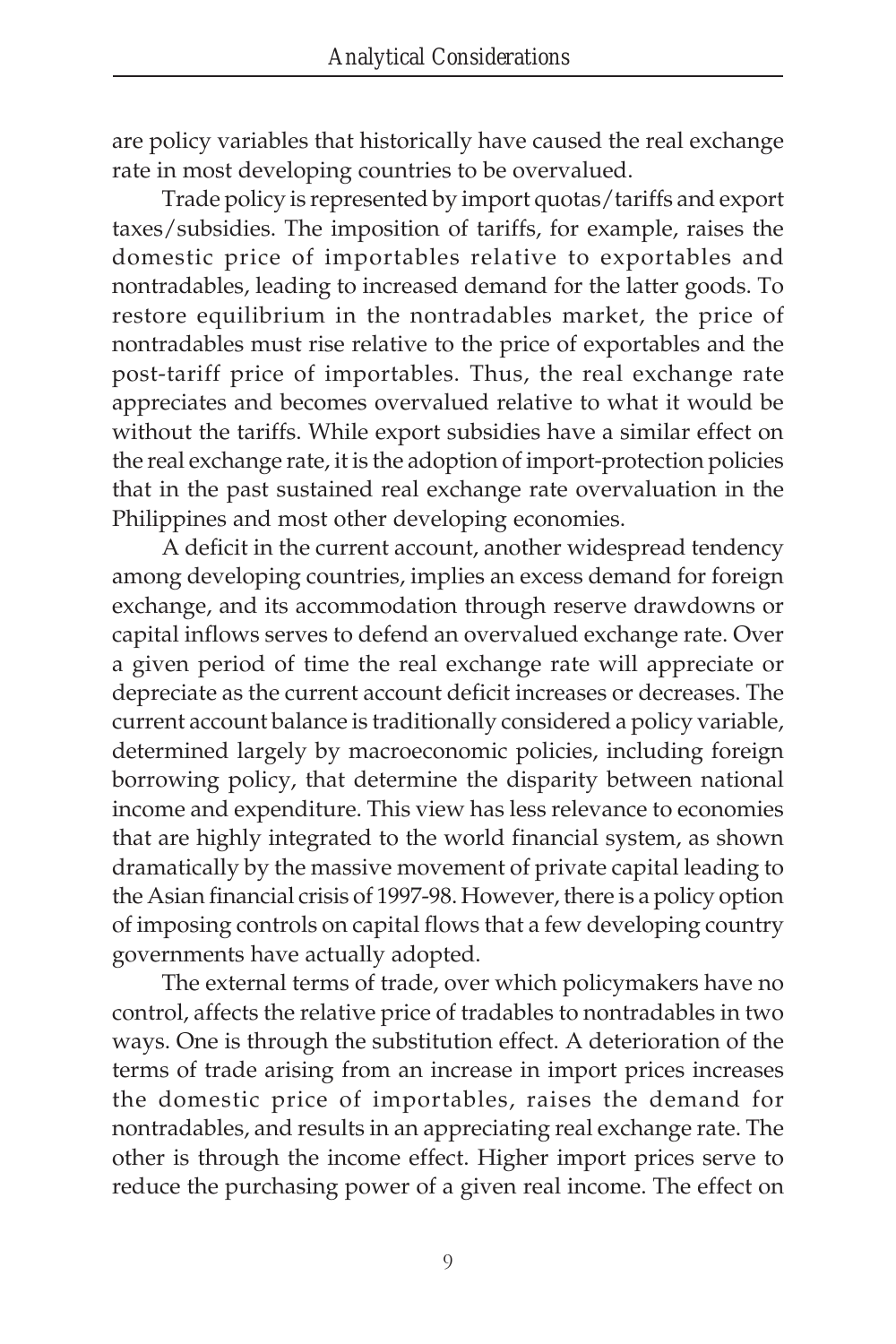relative demand for tradable and nontradable goods, as well as on their relative prices, would depend on the income elasticities of demand for these goods. If the substitution effect is stronger than the income effect, the real exchange rate must appreciate to restore equilibrium. Alternatively, if the terms-of-trade deterioration arises from a fall in export prices, both the substitution and income effects will reduce the demand for nontradables, leading to a depreciation of the real exchange rate. While the net effect of terms of trade changes on the real exchange rate cannot be established *a priori*, empirical findings indicate that a worsening of the terms of trade is likely to result in a depreciation of the real exchange rate (Edwards 1988).

In addition to these three long-run influences, the nominal exchange rate is widely observed to affect the short-run behavior of the real exchange rate. The latter being a relative price variable, its long-run level is not likely to be affected by nominal variables. However, in the short run, exchange rate management can facilitate the adjustment of the real exchange rate to changes in the real variables. As indicated earlier, the NEER is a policy decision. Even at a time of external turbulence, setting the nominal exchange rate is the policymakers' prerogative, exemplified by the adoption of a fixed exchange rate of the Malaysian ringgit to the US dollar in the wake of the Asian financial crisis.

The real exchange rate appreciates or depreciates over time, depending on the trade policy being adopted, behavior of the current account, movement of the foreign terms of trade, and as a short-run influence, nominal exchange rate adjustment. Other things remaining the same, trade liberalization will depreciate the real exchange rate; however, if the current account balance deteriorates and/or the external terms of trade improves, it is possible for the real exchange rate to appreciate instead. Conversely, a more restrictive trade policy and real exchange rate depreciation can take place at the same time.

In contrast to the appreciation or depreciation of the real exchange rate which occurs over time, its overvaluation or undervaluation is in reference to an equilibrium value of the real exchange rate at a given time, the latter being associated here—as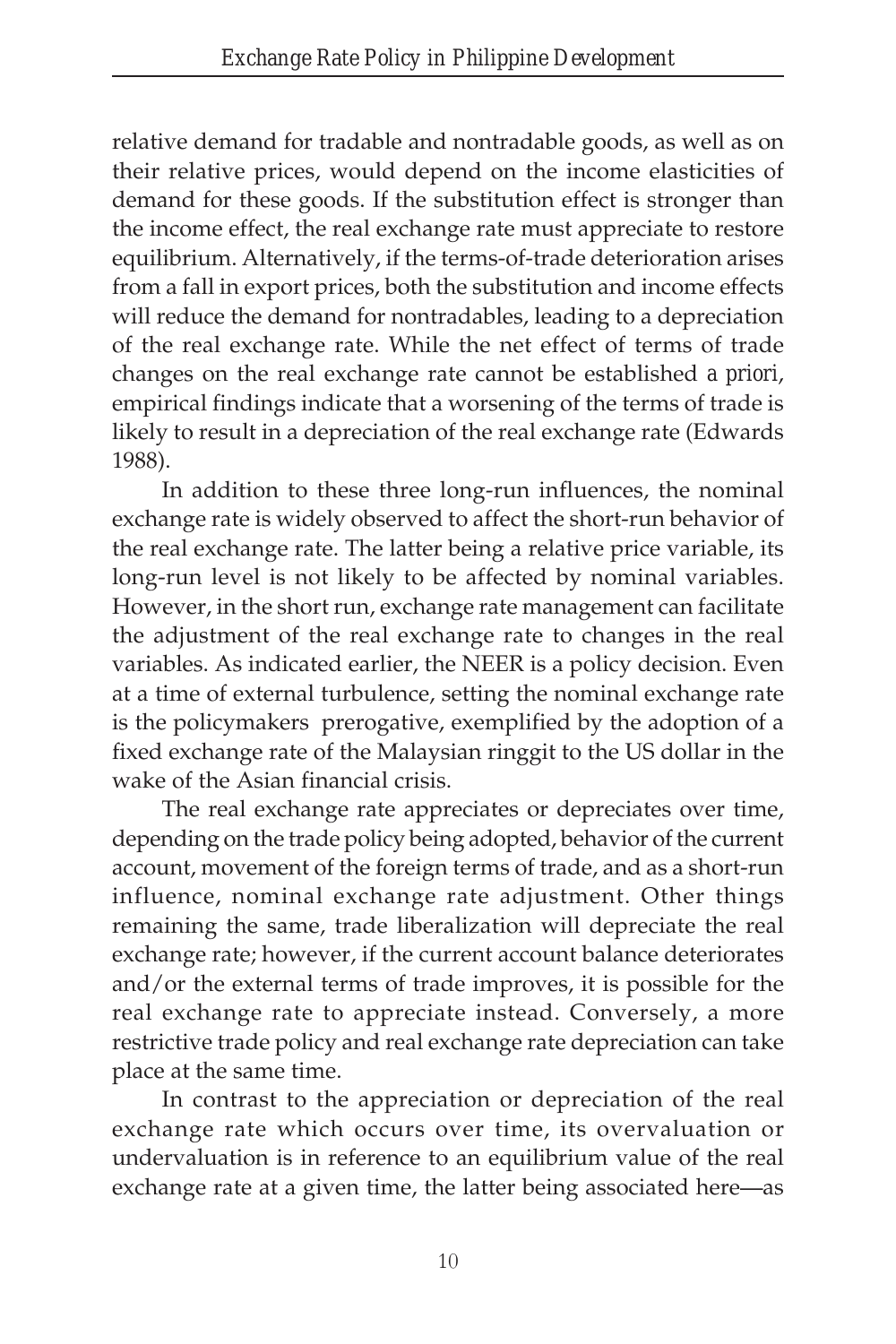in most other empirical studies<sup>2</sup>—with a completely open trade regime (with zero implicit tariff and export tax rates) and current account balance. Thus, an overvalued real exchange rate will result from the adoption of a restrictive trade policy and/or from incurring a deficit in the current account. Real exchange rate overvaluation discriminates against tradable goods production, and it can be corrected only by removing the source of the incentive bias. Nominal exchange rate adjustment is typically needed to bring about real depreciation that can reduce a high degree of real exchange rate overvaluation. However, without accompanying measures to address the two sources of policy-induced bias—namely, trade liberalization and macroeconomic policies to reduce the gap between national income and expenditure—a nominal depreciation will not lead to a less overvalued real exchange rate. It may only raise the general price level without affecting relative prices in the economy.

### **Possible conflict between trade policy and real exchange rate adjustment**

What happens if imports are liberalized but the real exchange rate appreciates? This combination is possible since there are factors other than trade policy that influence the behavior of the real exchange rate. The likely effects are as follows. Import demand will increase due to lower cost, affecting negatively the trade balance. The output and employment effects will also be negative, since the domestic prices of tradables—and hence, the profitability of producing both export and import-competing goods—will fall as a result of the exchange rate appreciation. A simultaneous trade liberalization and real exchange rate appreciation is therefore not a desirable policy combination.

Similarly, a depreciating real exchange rate is better accompanied by import liberalization. As indicated earlier, the Philippines began promoting an outward-looking development strategy in the early 1970s with the enactment of the Export Incentives Act and a large nominal devaluation. In real terms the

\_\_\_\_\_\_\_\_\_\_\_\_\_\_\_

<sup>2</sup> A prominent example is the World Bank comparative studies on agricultural pricing policy in developing countries (Krueger, Schiff and Valdes 1988).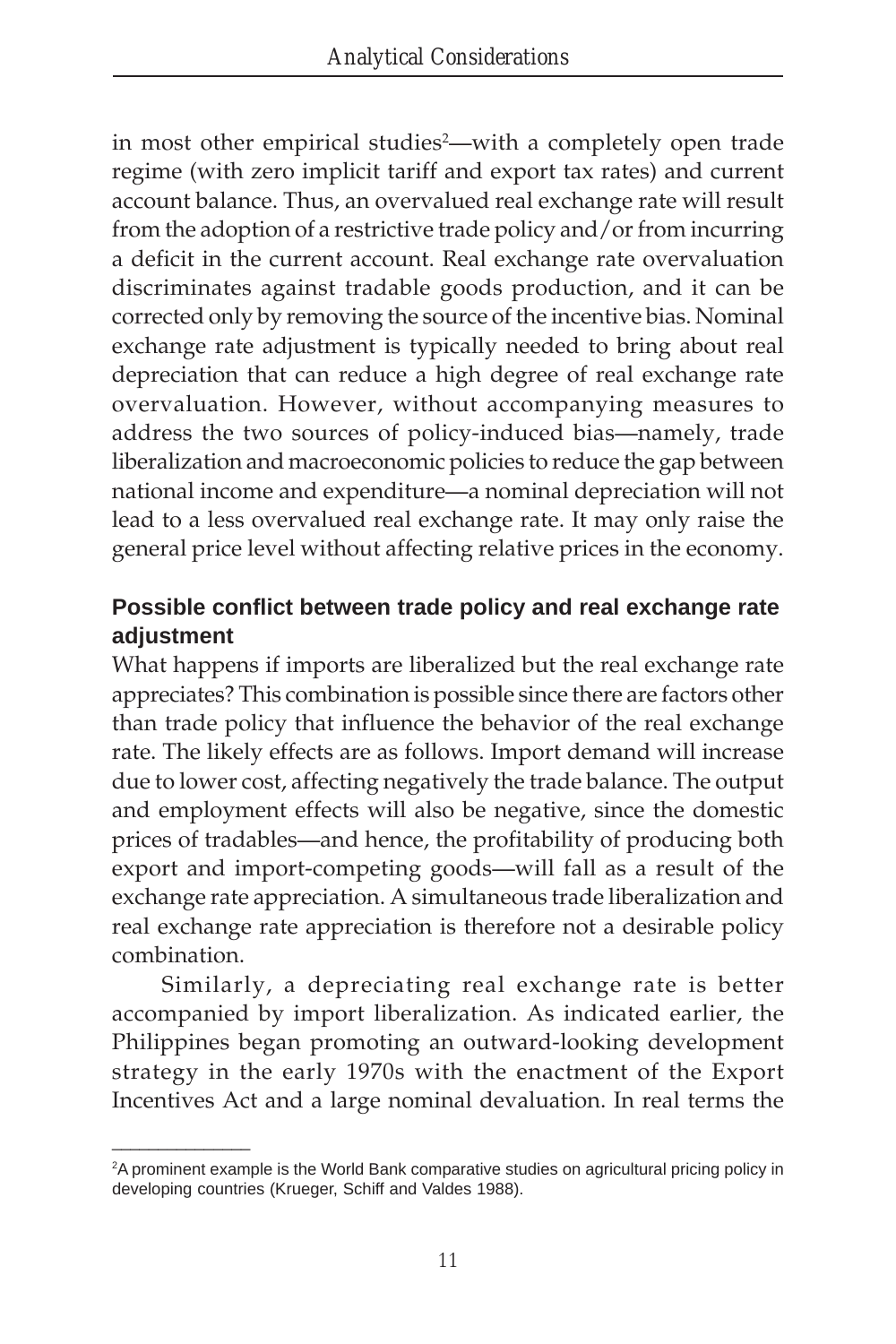effective exchange rate depreciation in 1970 and 1971 has been estimated to range from 19 percent for "essential" producer goods to 66 percent for "new" exports Baldwin (1975). However, new import controls were imposed and most of the old import-protection biases remained. This was a case, therefore, of increased import restriction—which reduces the effective protection to export producers—and real exchange rate depreciation. Notably, the minor export boom that occurred during 1970-71 was not sustained. It illustrates the need to coordinate the implementation of trade policy reform with exchange rate adjustments, which are best regarded as representing a policy package.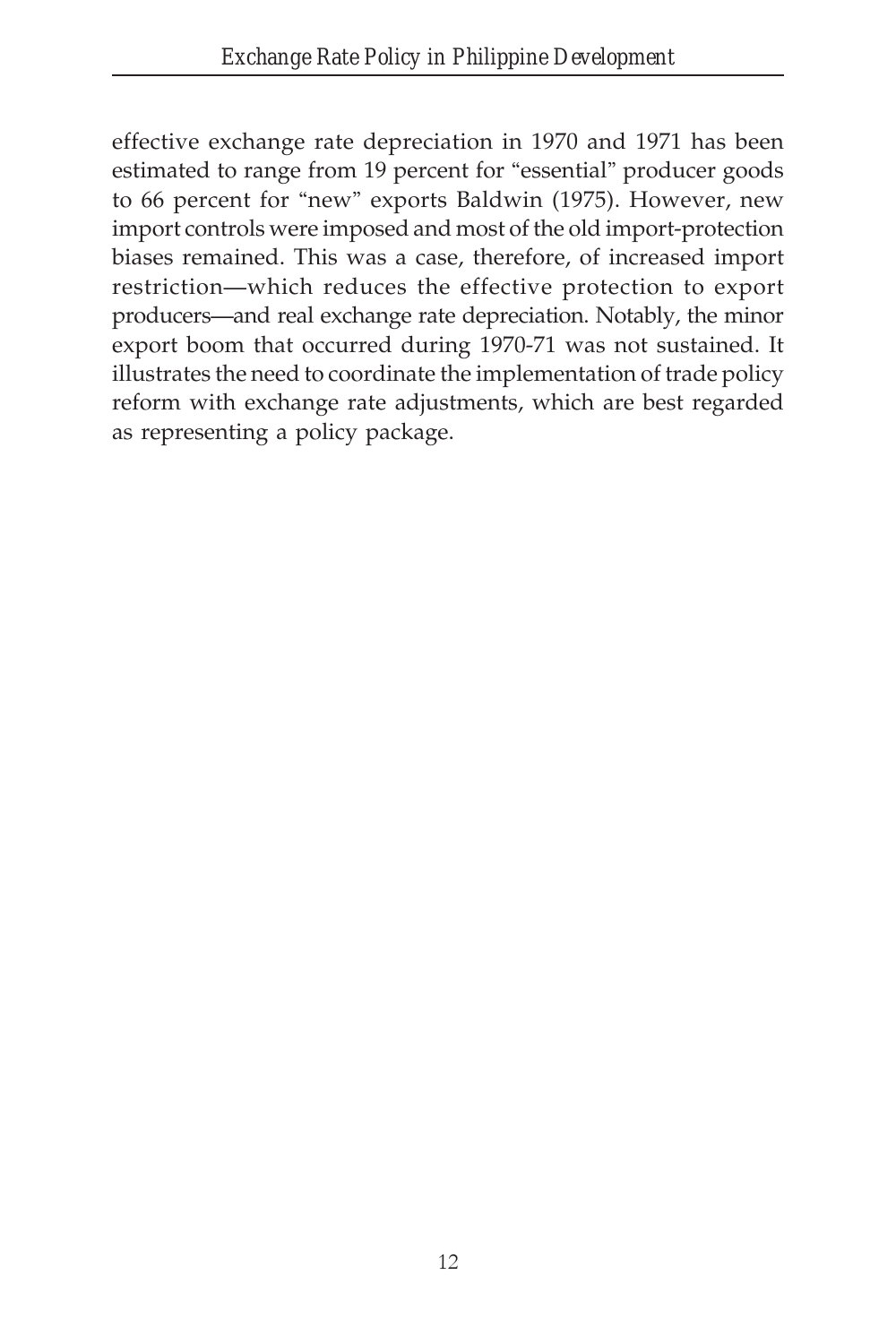**III**

- 1992 - 1993 - 1994 - 1995 - 1995 - 1995 - 1995 - 1995 - 1995 - 1995 - 1995 - 1995 - 1995 - 1995 - 1995 - 199

# **Policy Developments in the 1980s and Their Incentive Effects**

The 1980s was a decade of marked turbulence in the Philippine economy, reflected in the considerable instability in annual output growth and inflation rates. Moreover, Philippine gross domestic product (GDP) growth was drastically slower not only relative to the preceding decade but also in comparison with the contemporaneous performance of other developing countries in East and South Asia (Bautista 1993). A major factor in the country's dismal economic record in the 1980s was the foreign-exchange crisis of 1983-85, during which real GDP declined (in absolute terms) by more than 15 percent. The rapid expansion of external debt that led to the exchange crisis was a consequence of the government response to the external shocks that buffeted the economy beginning with the oil crisis of 1973-74. Foreign borrowing was increased sharply to accommodate the mounting current-account deficits and a highly expansionary macroeconomic policy. In hindsight at least, there was little regard to the productivity in which the borrowed funds were spent (Bautista 1988).

A notable casualty of the debt-service crisis was the program of industrial structural adjustment initiated in 1981 by the Philippine government with World Bank technical and financial support. It aimed at improving the international competitiveness of domestic industry, which was found in a Tariff Commission (1979) study to be more heavily protected than in other Association of Southeast Asian Nations (ASEAN) economies. Trade liberalization measures were a major component, including tariff reduction and relaxation of import controls. Unfortunately, the foreign exchange crisis that began in August 1983 overtook the program, and some of the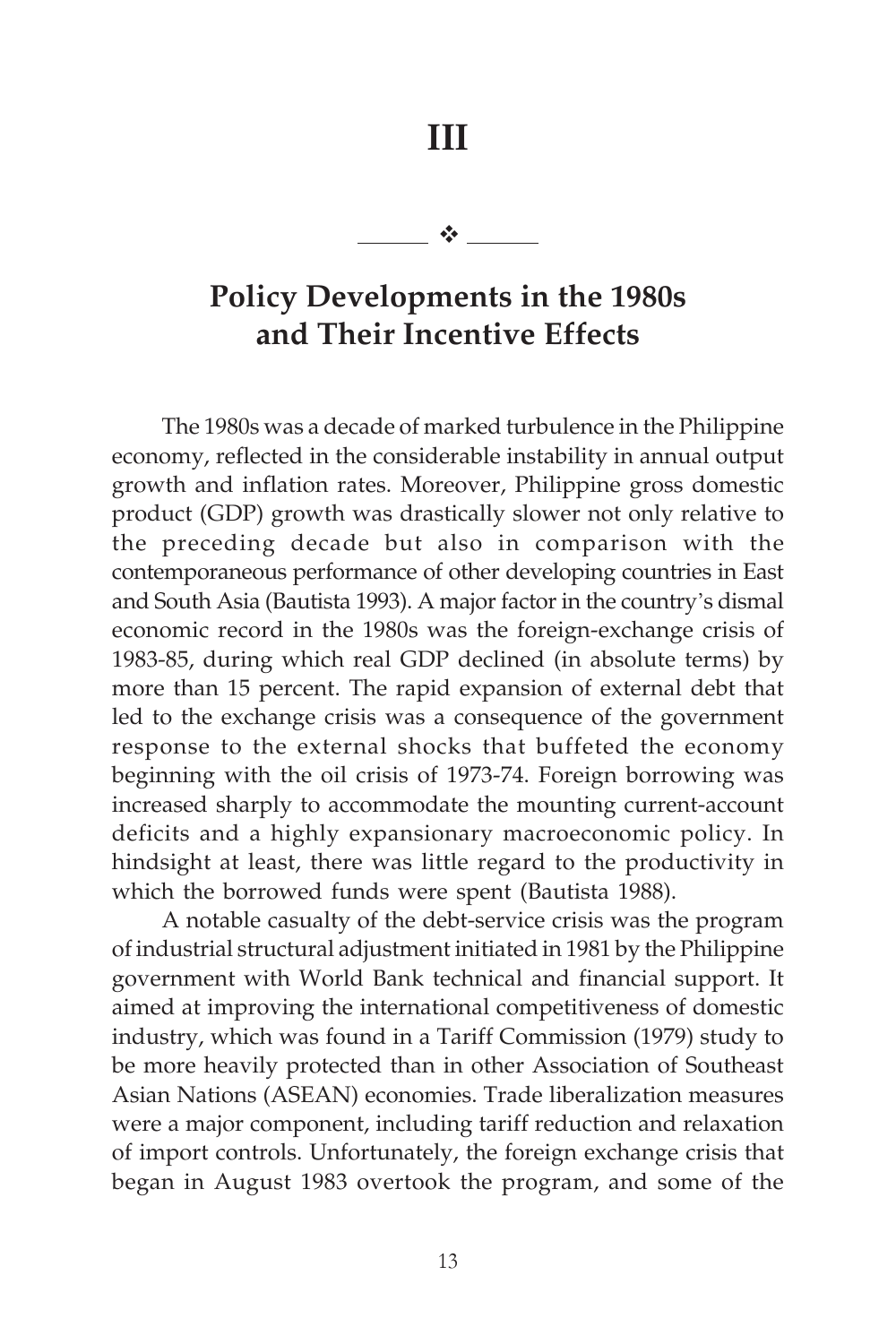intended measures, particularly the phasing out of import restrictions, were superseded by policy actions introduced to deal with short-term contingencies.

Beginning in October 1983, comprehensive controls on foreign exchange and imports were put in place,<sup>3</sup> supplanting the scheduled lifting of import restrictions. The tariff revisions were implemented through 1985, but made redundant by the exchange and import controls. As a revenue measure and also to curtail imports, the government imposed a general import tax of five percent in November 1983, which was increased to eight percent in April 1984, and then to 10 percent two months later. Additional export duties ranging from two to five percent were levied on traditional export products from November 1983 to December 1984 and an "economic stabilization tax" of 30 percent was collected in June-September 1984.

Exchange rate policy also turned proactive. The peso was devalued three times—in June 1983 by 7.8 percent to P11.00 per dollar, then in October to P14.00 per dollar, and in June 1984 to P18.00 per dollar. In October 1984 the exchange rate regime reverted to "managed floating."

One favorable development during 1983-85 was the gradual unification of the sales taxes on imports and import-competing domestic products, which removed a long-standing source of effective protection. Also, the mark-up rate on essential and semiessential goods was reduced to a uniform 25 percent in 1985. The latter was phased out in 1996 by the Aquino government, which also abolished export taxes (except on logs) and resumed import liberalization. There were 951 import items liberalized in 1986, roughly one-half consisting of highly protected manufactured products (textile, leather, rubber and paper products). This was followed by the liberalization of 170 additional import items in 1987, 209 in 1988, and 94 in 1999. What remained restricted at the end of the decade were to be further reviewed (465 items) or would continue to be restricted for national security and health reasons (114 items).

\_\_\_\_\_\_\_\_\_\_\_\_\_\_\_

<sup>&</sup>lt;sup>3</sup>It has been noted that the Central Bank priority listing tended "to give more protection to heavily protected import substitutes while penalizing less protected sectors (e.g., exports)" (Lamberte et al. 1985).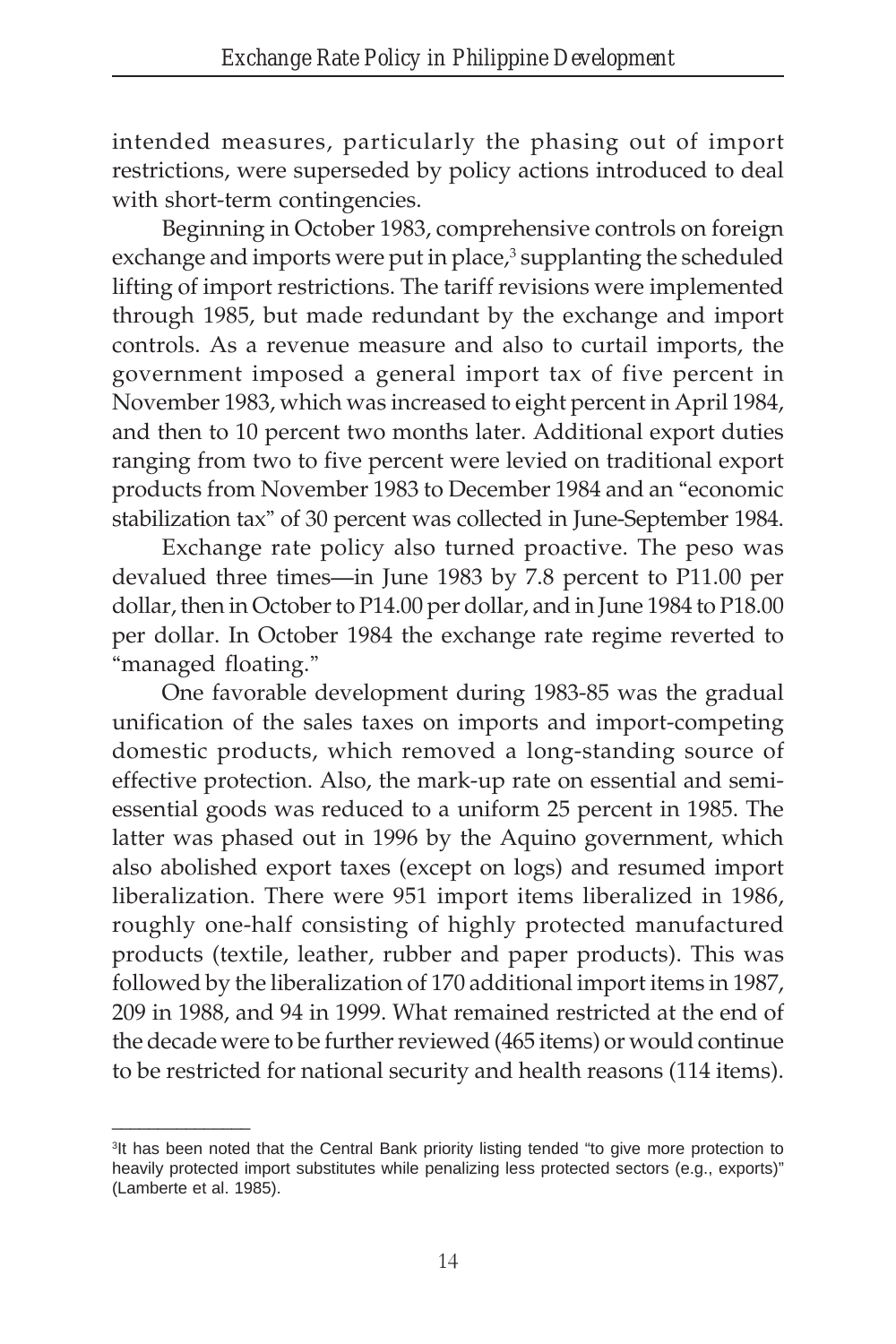These trade liberalization efforts were made under improving macroeconomic conditions after the 1983-85 crisis, reflected in the dramatic reduction in annual inflation rate from 34.5 percent (average) in 1984-85 to 1.3 percent in 1986-87 and improvement in current account balance from '4.1 percent of the gross national product (GNP) in 1983-85 to 0.3 percent in 1986-88.

The evolution of Philippine trade and exchange rate policies in the 1980s as described above demonstrates the significant interrelations among macroeconomic, trade and exchange rate policies. Unstable macroeconomic conditions caused by profligate demand management prevented the implementation of a substantive trade liberalization program in the first half of the decade. It also forced the government to impose trade controls and undertake large changes in the peso exchange rate to help stabilize the economy. With the subsequent improvement in macroeconomic stability, trade policy reform was implemented to a significant extent and the foreign exchange market allowed to determine more freely the exchange rate of the Philippine peso.

Table 1 contains annual values of three exchange rate indices from 1980 to 1990, relating to: (a) the bilateral exchange rate of the peso with the US dollar; (b) the nominal effective exchange rate, represented in equation (1) above; and (c) the real effective exchange rate represented in equation (2). It is seen that the peso-dollar and nominal effective exchange rates increased continuously during the decade, indicating a sustained nominal depreciation of the peso relative to the US dollar and other trade-partner currencies (on average). The time profile of the ratio index of NEER to the pesodollar exchange rate (Figure 1) shows lower values in the first half of the decade (averaging 94) relative to the second half (averaging 112), implying a depreciated US dollar relative to the other partner currencies—largely, the Japanese yen—in the latter period.

It is evident from Table 1 that the large NEER increases during the crisis years from 1983 to 1985 did not translate into large REER increases, having been severely eroded by rapid domestic inflation (as noted above). Subsequently, the markedly lower inflation rates made possible higher REER values. That the average value of the REER index during 1986-90 was 36 percent higher than during 1980-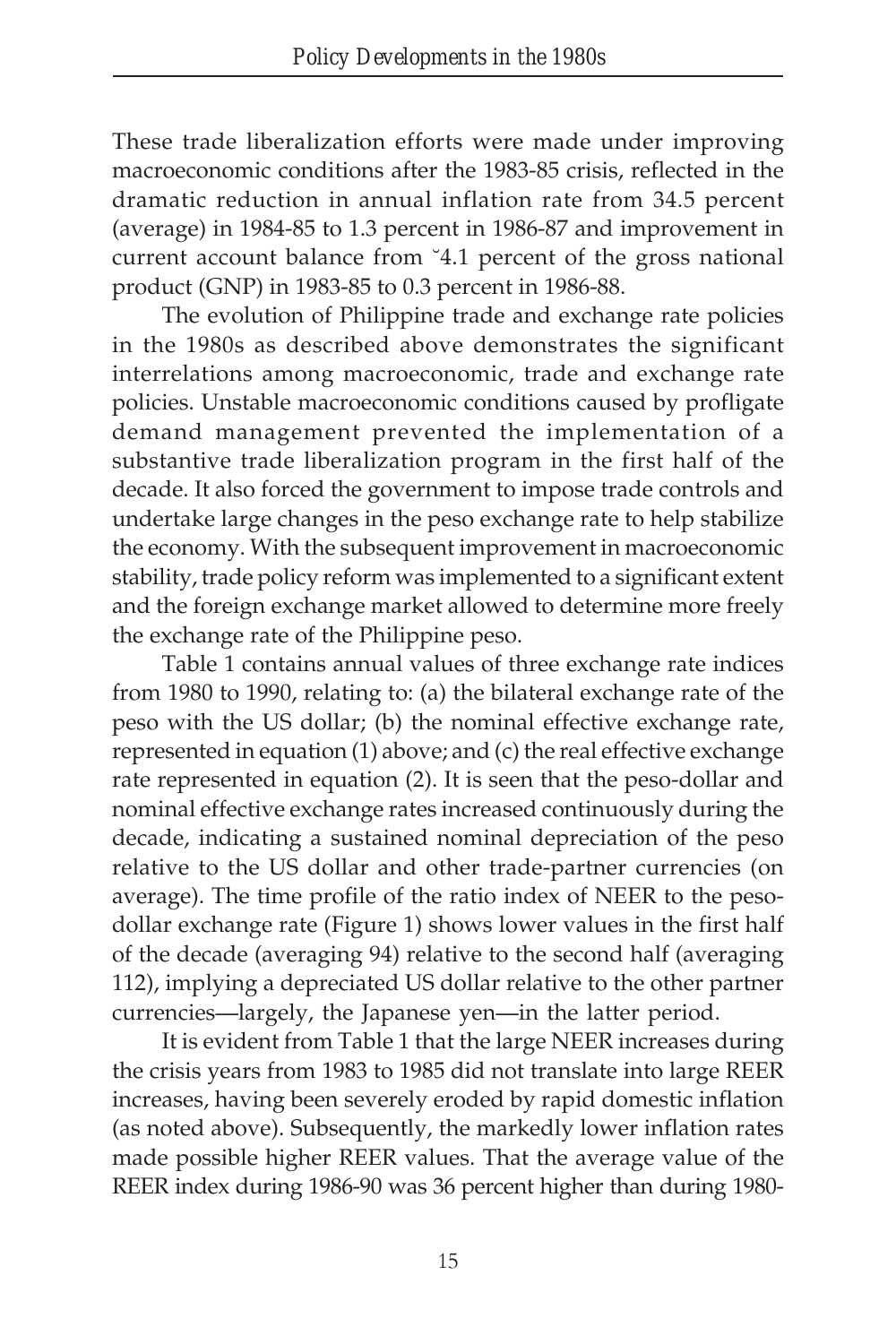|      | Peso-US dollar<br>exchange rate | <b>Nominal effective</b><br>exchange rate | Real effective<br>exchange rate |
|------|---------------------------------|-------------------------------------------|---------------------------------|
| 1980 | 100                             | 100                                       | 100                             |
| 1981 | 105                             | 104                                       | 100                             |
| 1982 | 113                             | 105                                       | 96                              |
| 1983 | 148                             | 135                                       | 116                             |
| 1984 | 223                             | 202                                       | 122                             |
| 1985 | 248                             | 227                                       | 113                             |
| 1986 | 272                             | 283                                       | 141                             |
| 1987 | 275                             | 306                                       | 150                             |
| 1988 | 281                             | 329                                       | 153                             |
| 1989 | 289                             | 333                                       | 143                             |
| 1990 | 324                             | 369                                       | 146                             |

#### **Table 1. Annual values of exchange rate indices, 1980-1990**

Source: Author's calculations based on data from PIDS Economic and Social Database.



**Figure 1. Ratio of NEER to peso-dollar exchange rate, 1980-1990**

85 indicates a much improved price competitiveness of tradable goods relative to nontradables in the second half of the decade. This was despite the relatively larger nominal exchange rate depreciation in the earlier period, which must have been swamped by the large differential between domestic and foreign inflation rates at the time. Thus, the highly expansionary macroeconomic policies that resulted in rapid domestic inflation and macroeconomic instability during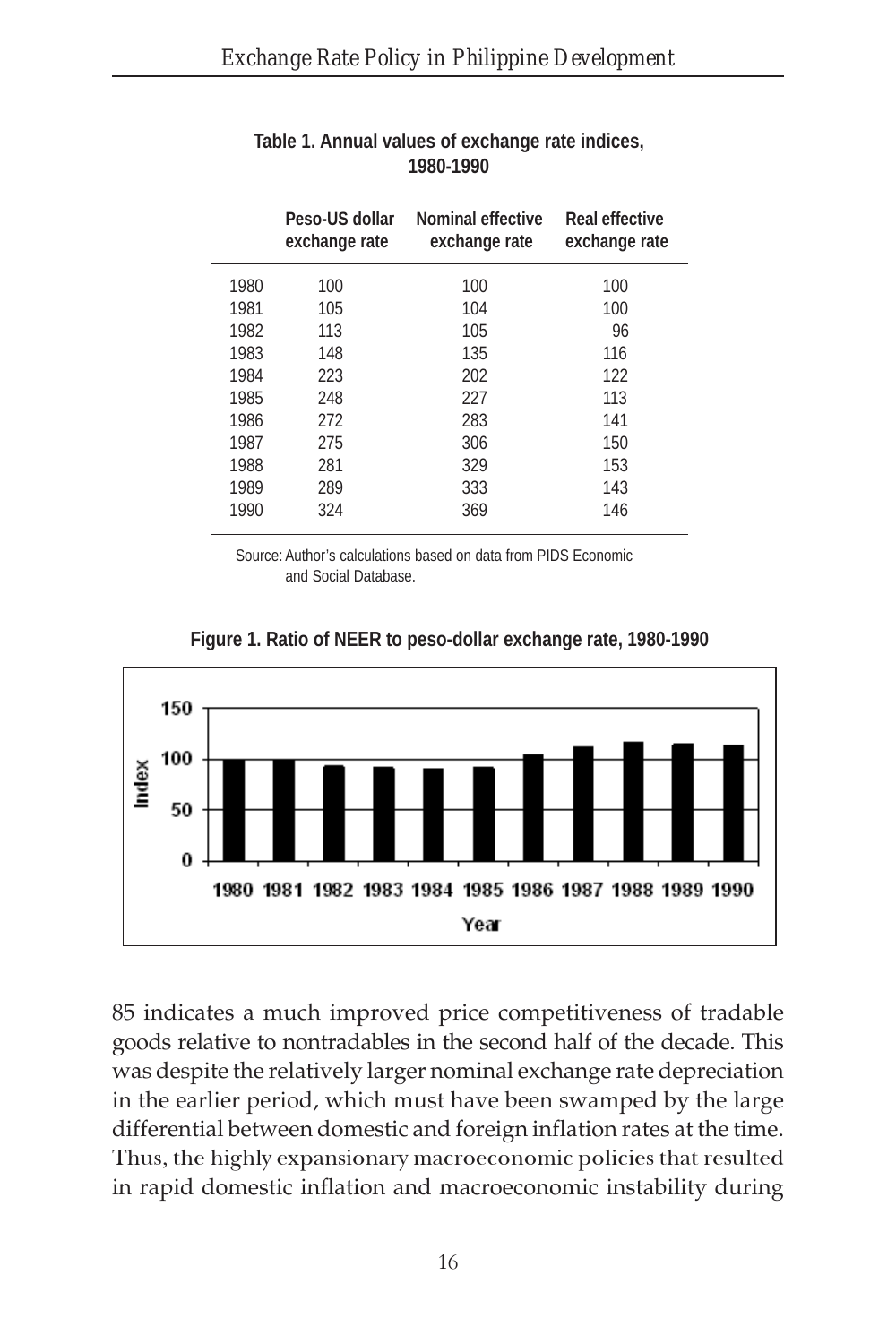the first half of the 1980s not only derailed the trade liberalization program but also impeded development of the tradable goods sector. Conversely, macroeconomic stabilization in the second half of the decade enabled the government to resume lowering trade barriers and to promote growth of tradable goods production through the REER-related improvement in price incentives.

The changes in REER during the two halves of the 1980s are decomposed into their accounting components in Table 2. It shows the dramatic reductions in NEER depreciation and domestic inflation along with the larger REER depreciation during 1985-90 relative to the earlier subperiod. The comparatively minor role of foreign inflation in shaping the incentive structure between tradable and nontradable goods in the 1980s is also evident from the table.

The behavioral determinants of the REER are investigated quantitatively in Medalla et al. (1995). Based on regression analysis using annual data for 1950-1980, the results show statistically significant effects of trade policy (represented by the average implicit tariff rate), current account balance (as a ratio to GDP), external terms of trade, and as a short-run influence, the NEER. Thus, a 10 percent reduction in the implicit tariff rate will depreciate the REER by 6.2 percent; a one percentage point increase in the ratio of the current account balance to GDP will lead to a 3.8 percent REER rise; and a

|                                                                                         | 1980-85                      | 1985-90                      |  |
|-----------------------------------------------------------------------------------------|------------------------------|------------------------------|--|
| Change in REER<br>Change in NEER<br>Change in P<br>Change in weighted P <sub>i</sub> 's | 12.1<br>82.2<br>88.9<br>18.8 | 25.6<br>48.4<br>37.4<br>14.6 |  |

**Table 2. Decomposition of REER changes in 1980-85 and 1985-90**

Source: Author's calculations.

Notes: REER = real effective exchange rate; NEER = nominal effective exchange rate; P = consumer price index;  $P_i$  = wholesale price index in trade partner i. (Refer to equation (3) in text.) The entries are 100 times the calculated changes in natural logarithms of the variables, which therefore approximate the percentage changes over the indicated subperiods.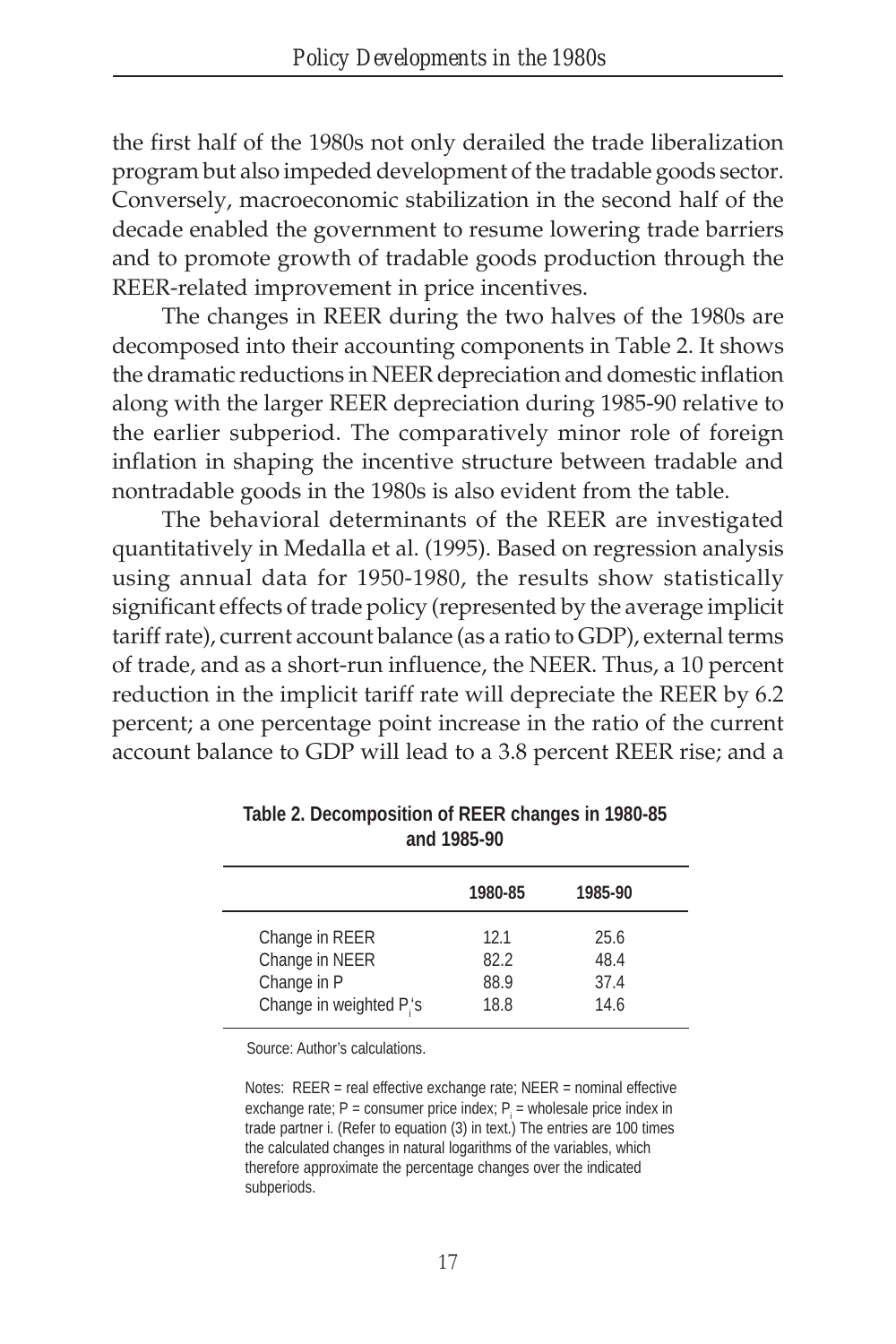10 percent deterioration of the foreign terms of trade will increase the REER by 6.4 percent. Also, other things remaining the same, 69 percent of a nominal exchange rate change will translate into an REER adjustment within a year.

Analysis of the contributions of domestic policies and the external terms of trade to the observed annual changes in the real exchange rate in the 1980s indicates that exogenous terms-of-trade movements were only a minor influence. Among the policy variables, trade and nominal exchange rate policies contributed most significantly to the REER changes for the four years in which there were unusually large changes in the real exchange rate. In some years the REER effects due to the policy variables are found to be negative, reflecting a "lack of consistency with which the improvement of the incentive structure for tradable goods production was promoted during the period" (Medalla et al. 1985).

Within the tradable goods sector, estimates of effective protection rates for the 1980s presented in Tan (1995) and Medalla (1998) show only slight changes from 1983 to 1985 for importables but a significant downward trend subsequently. This reflected the negative effect of the foreign exchange crisis of 1983-85 on the trade liberalization effort and the resumption of tariff reduction and easing of import restrictions in 1986. While the EPR disparity between import-competing and export-oriented sectors was significantly reduced, the incentive bias against the latter persisted (Table 3). There was also a substantial decline in EPR for manufacturing from 65 percent in 1983 to 24 percent in 1988, the latter only slightly higher (by two percentage points) than the agricultural EPR in 1988. Bringing down the effective protection for the manufacturing sector as a whole would appear to be a major achievement of trade policy reform in the 1980s; however, import-competing industries continued to be highly favored relative to export-oriented sectors.

As pointed out earlier, the EPR can be adjusted for exchange rate overvaluation—using equation (4) above to calculate the sectoral NEPRs evaluated at the equilibrium exchange rate. We make use of the estimated elasticities of REER with respect to the trade policy and current account variables from the Medalla et al. (1995) study, as well as these variables' actual values in 1983 and 1988, to obtain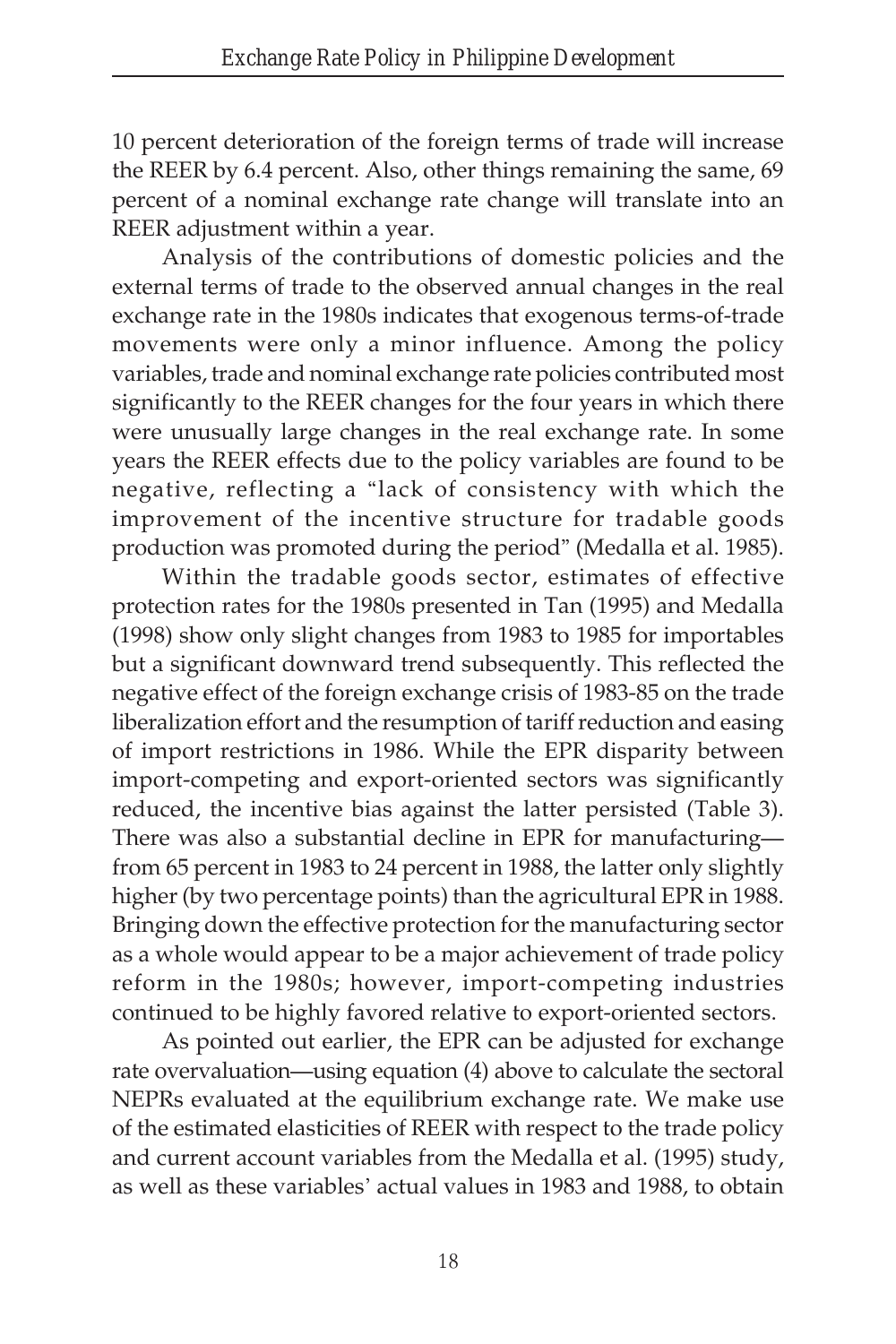|                 | 1983       |             |              |            | 1988        |              |  |
|-----------------|------------|-------------|--------------|------------|-------------|--------------|--|
|                 | <b>FPR</b> | <b>NFPR</b> | <b>NEPRT</b> | <b>FPR</b> | <b>NFPR</b> | <b>NEPRT</b> |  |
| All importables | 87.4       | 11.1        | 41.5         | 36.2       | 9.9         | 31.0         |  |
| All exportables | $-4.0$     | $-43.4$     | $-27.5$      | $-4.7$     | $-23.1$     | $-8.4$       |  |
| Agriculture     | 24.2       | $-26.4$     | $-6.2$       | 22.3       | $-1.3$      | 17.6         |  |
| Importables     | 88.4       | 11.7        | 42.3         | 35.9       | 9.7         | 30.7         |  |
| Exportables     | $-4.4$     | $-43.3$     | $-27.8$      | $-0.9$     | $-20.0$     | $-4.7$       |  |
| Manufacturing   | 64.7       | $-2.4$      | 24.4         | 24.3       | 0.3         | 19.5         |  |
| Importables     | 88.1       | 11.5        | 42.1         | 38.4       | 11.7        | 33.1         |  |
| Exportables     | 3.1        | $-38.9$     | $-22.1$      | $-6.3$     | $-24.4$     | $-9.9$       |  |

| Table 3, EPR, NEPR, and NEPRT estimates for 1983 and 1988 |  |
|-----------------------------------------------------------|--|
| (in percent)                                              |  |

Source: Medalla (1998) for EPRs; author's calculations for NEPRs and NEPRT.

Note: EPR = effective protection rate; NEPR = net effective protection rate (adjusted for exchange rate overvaluation); NEPRT = net effective protection rate due to trade policy.

estimates of the degree of real exchange rate overvaluation for those two years—which are 68.7 and 23.8 percent, respectively. The markedly large overvaluation in 1983 can be attributed to the highly restrictive trade regime (with an implicit tariff rate of 78 percent) and drastically increased current account deficit (8.3 percent of GDP) in the first year of the external debt crisis. The dramatic decline in exchange rate overvaluation was due to the trade liberalization measures implemented during 1983-88 (largely from 1986 to 1988, as described above) that reduced the implicit tariff rate significantly to 38 percent, and the large reduction in currentaccount deficit to 1.0 percent of GDP in 1988.

The calculated NEPR values are shown in Table 3. The effective "disprotection" (negative protection) for agriculture is seen to have dropped sharply (by 25 percentage points) from 1983 to 1988, almost closing the gap between the agricultural and manufacturing NEPRs. Relatedly, there was not much change in effective protection for manufacturing. Even after removing the disincentive effect of exchange rate overvaluation, the protection to import-competing sectors afforded by trade and other policies in 1988 was still significant (10 percent). At the same time, export-oriented sectors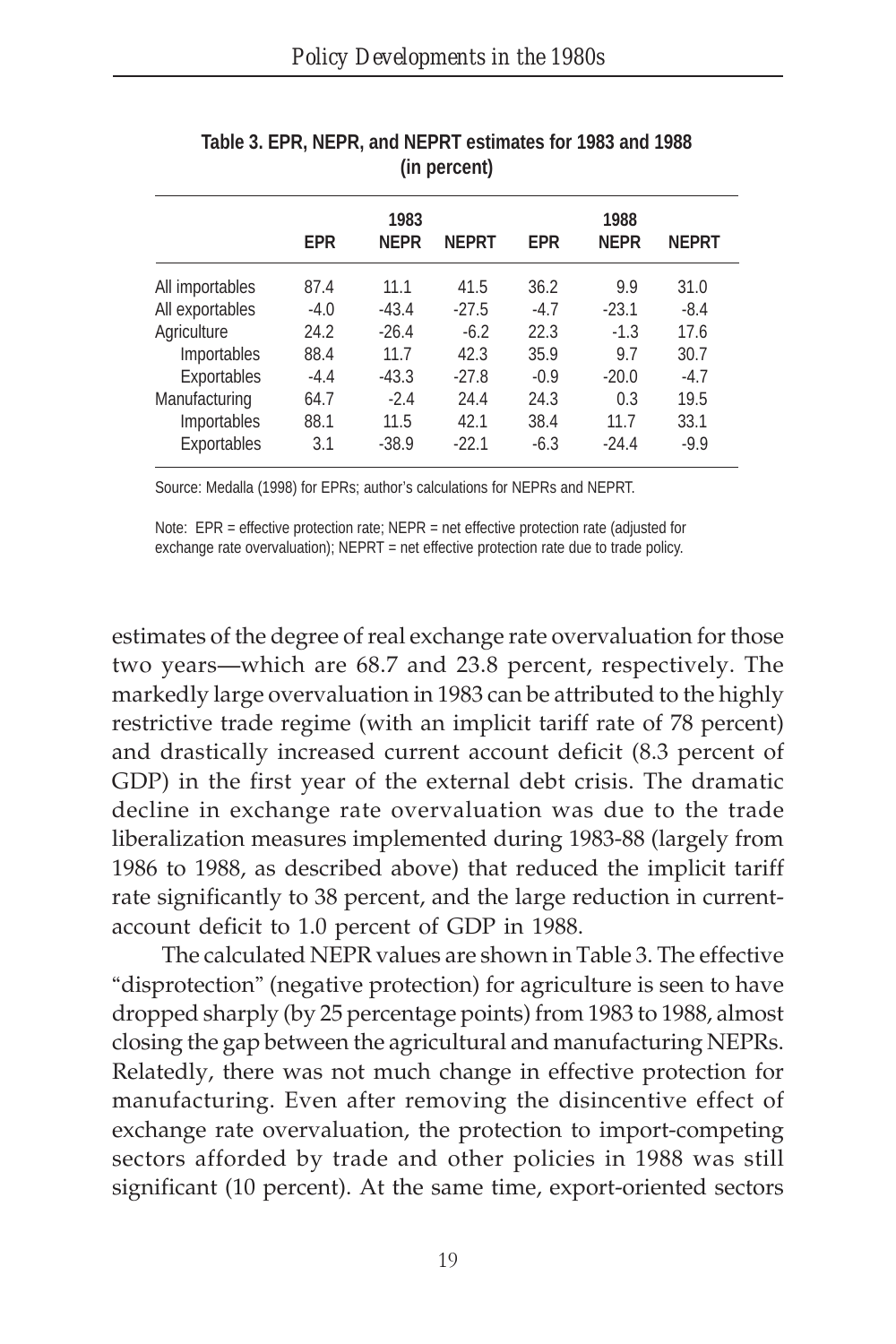in agriculture and manufacturing were subject to an effective penalty of 20 and 24 percent of their value added, respectively.

In fact, trade restrictions are partly responsible for the exchange rate overvaluation, as discussed above. The NEPR values understate therefore the total effect of trade policy. Taking out the contribution of import restrictions to the exchange rate overvaluation—effectively correcting the EPR only for the overvaluation due to the current account deficit—results in higher levels of net effective protection, labeled NEPRT in Table 3. Import-competing sectors had NEPRT values exceeding 40 percent in 1983, while export industries were being penalized by trade policy by at least 20 percent of their value added. In 1988, when the current account deficit was quite low, import restrictions were the dominant contributor to the real exchange rate overvaluation and accounted for a very large share of effective protection across the board. Importables still benefited from a high average NEPRT of 31 percent, which already reflected the 10-percentage point decline from 1983. The final point to note is that, even after adjusting for the overvalued exchange rate and isolating the effect of trade policy, the above finding from EPR comparison about the near closing of the protection gap between manufacturing and agriculture in the second half of the 1980s still holds.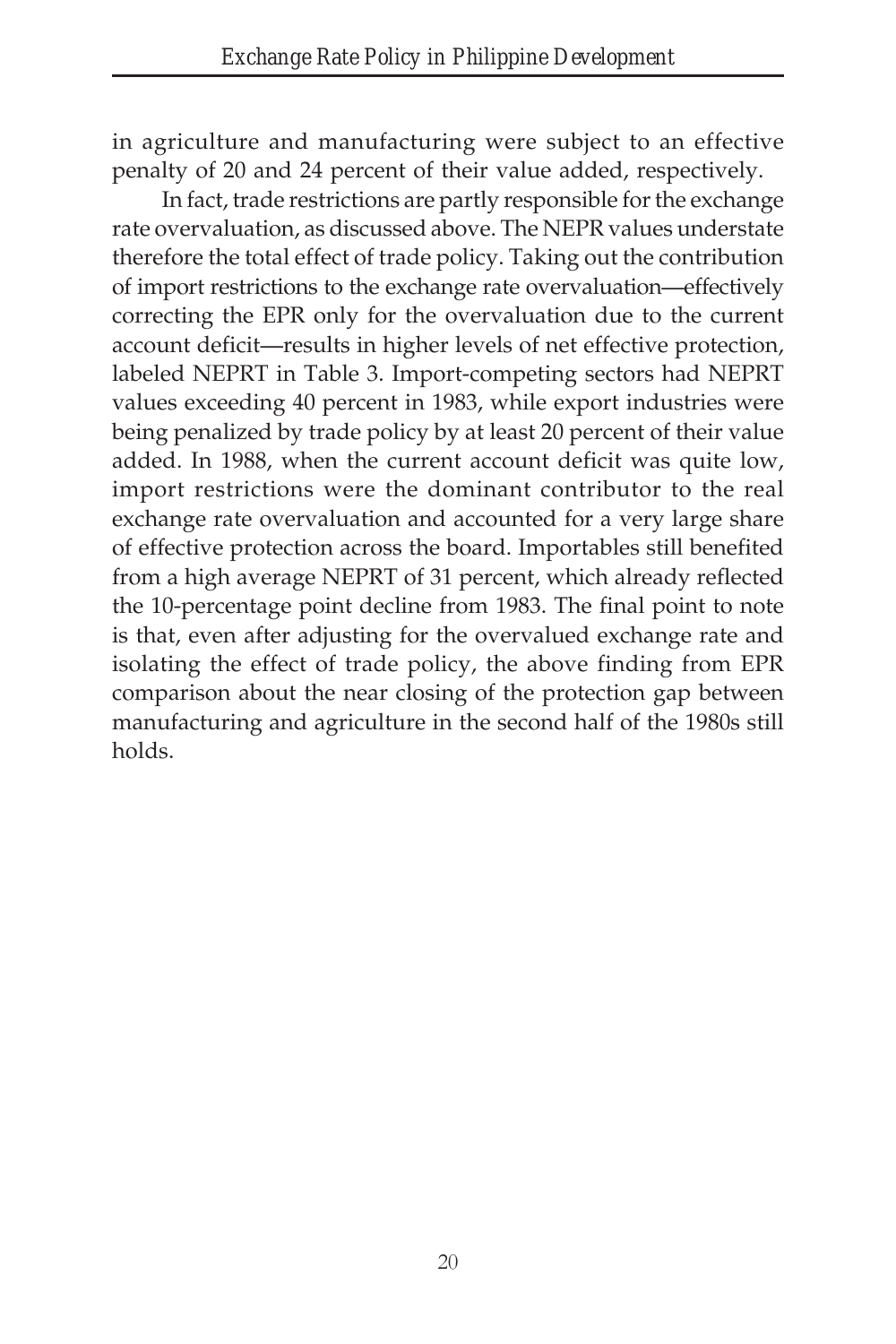**IV**

-

# **Developments Since the Early 1990s**

Losing steam in 1989 and 1990 when threats to political stability and a series of natural disasters plagued the Philippine economy, trade liberalization efforts substantially picked up in 1991 with the issuance of Executive Order (EO) 470. It represented the second phase of the country's tariff reform program, and continued the movement toward tariff uniformity by reducing the number of import items with high tariff rates and increasing the number with low tariff rates over a period of five years. By 1995, as a result of EO 470, about 95 percent of the 5,561 tariff lines would be in the three and 30 percent range.

Import liberalization also continued in the early 1990s, accelerated in 1992 as QRs on 173 commodities were lifted (compared to 17 in 1990-91). Under EO 8, issued in July 1992 by the Ramos administration, 113 previously restricted import items were "tariffied." The adjusted tariff rates were generally higher than those under EO 470 but the scheduled reductions would lead to roughly the same rates in 1995.

In the second half of the decade, particularly in 1997 and 1998, a series of EOs further lowered tariffs on capital equipment, spare parts for machinery, other producer goods, and selected agricultural and industrial products. By yearend 2000 more than 80 percent of the total commodity lines were in the three to 10 percent tariff range. Most quantitative restrictions had also been lifted, with tarriffication for some agricultural products under EO 313; imports of rice (exempted from tarrification until 2004) and some motor vehicle products are the important exceptions. A declared objective of the trade liberalization program is to adopt a uniform tariff rate of five percent (except for "sensitive" farm products) by 2004.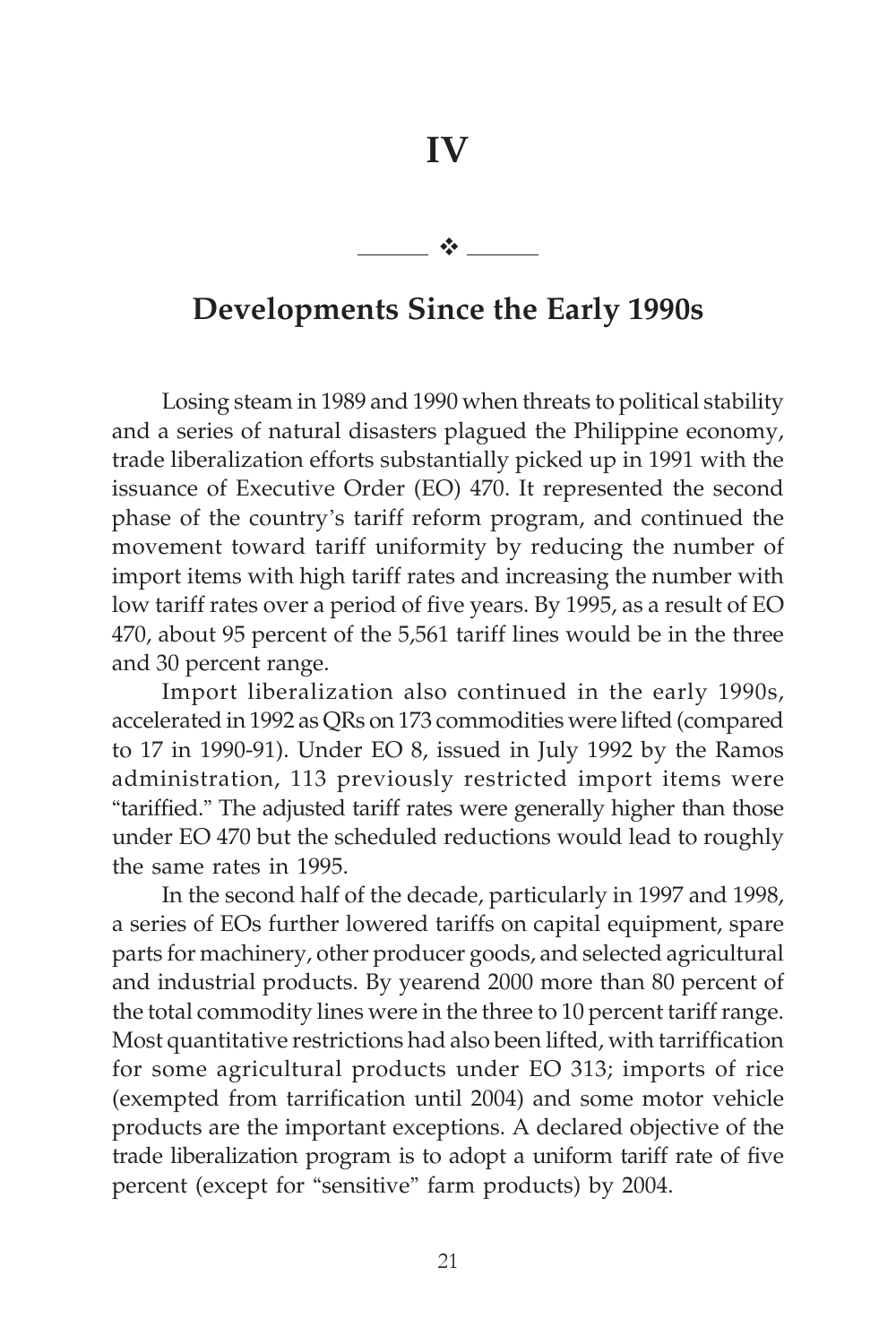There have been some rough spots along the liberalization route. Voices of dissent have been heard, clamoring for a slowdown or even reversal of scheduled tariff changes and import liberalization. In early 1999, EO 63 was issued that adjusted upward the scheduled tariff changes for such products as textile and apparel, iron and steel, pulp and paper, and petrochemicals. Other industries had proposed various ways of increasing protection for their products. The wellpublicized demand of the petrochemical industry was for the average tariff of 15 percent on competing imports in 2000 to remain unchanged through 2010. Another example is the request for a postponement of the deadline for removing the domestic content requirement for automobiles.

The "backlash of protectionism" (Bautista and Tecson 2002) and the earlier EO cuts in tariff rates on various producer goods came at a time of financial difficulty for many firms and industries. This difficulty was occasioned by the drastic increases in nominal exchange rates of the Philippine peso in 1997 and 1998 as well as by the rising interest rates and reduced access to bank credit—all related to the Asian financial crisis of 1997-98. Precipitated by the massive outflow of short-term capital, the turbulence in the external sector of the crisis-afflicted countries had adversely affected overall economic performance. In the Philippines, real GDP growth turned negative (-0.6 percent) in 1998 and in the next three years averaged only 3.5 percent annually (compared to 5.3 percent in the previous three years).

As can be seen from Table 4, the Philippine peso depreciated in nominal terms relative to the US dollar, and even more so especially in the first half of the decade—relative to the currencies of other trade partners as a group. Although the exchange rate regime was not quite an "implicit dollar standard" (Asian Development Bank 2000),<sup>4</sup> the peso-dollar exchange rate showed some inflexibility at a time when the US dollar was weakening rapidly relative to other

 $\overline{\phantom{a}}$  , where  $\overline{\phantom{a}}$  , where  $\overline{\phantom{a}}$ 

<sup>4</sup> Unlike in Malaysia and Thailand, for example, where the domestic currencies' exchange rates with the US dollar even appreciated from 1990 to 1996. It is now widely believed that the adoption of the implicit dollar standard in many Asian countries contributed to the Asian financial crisis.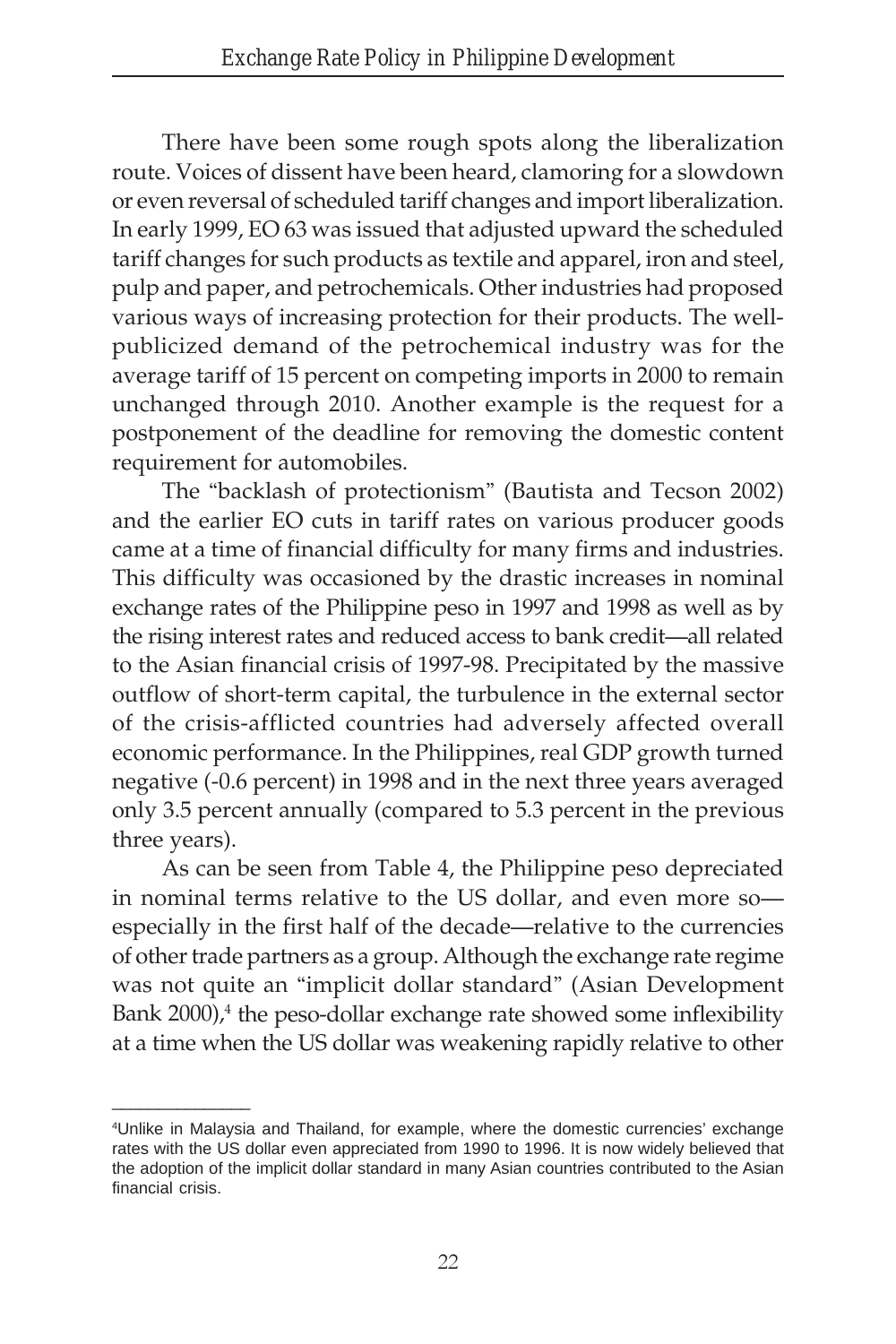|      | Peso-US dollar<br>exchange rate | <b>Nominal effective</b><br>exchange rate | <b>Real effective</b><br>exchange rate |
|------|---------------------------------|-------------------------------------------|----------------------------------------|
| 1990 | 100                             | 100                                       | 100                                    |
| 1991 | 113                             | 117                                       | 99                                     |
| 1992 | 105                             | 110                                       | 91                                     |
| 1993 | 112                             | 118                                       | 93                                     |
| 1994 | 109                             | 120                                       | 87                                     |
| 1995 | 106                             | 119                                       | 82                                     |
| 1996 | 108                             | 117                                       | 75                                     |
| 1997 | 121                             | 129                                       | 79                                     |
| 1998 | 168                             | 169                                       | 99                                     |
| 1999 | 161                             | 166                                       | 94                                     |
| 2000 | 182                             | 190                                       | 103                                    |
| 2001 | 210                             | 213                                       | 111                                    |

**Table 4: Annual values of exchange rate indices, 1990-2001**

Source: Author's calculations based on data from PIDS Economic and Social Database.





major currencies, including the Japanese yen.<sup>5</sup> The ratio of NEER to the peso-dollar exchange rate increased continuously during 1990-95 (Figure 2), indicating a strengthening of trade-partner currencies (as a group) relative to the US dollar.

Despite the NEER depreciation, there was a sustained decline in the REER index until the onset of the Asian crisis. The real

\_\_\_\_\_\_\_\_\_\_\_\_\_\_\_

<sup>5</sup> The Japanese yen appreciated relative to the US dollar by 43.2 percent from 1990 to 1995.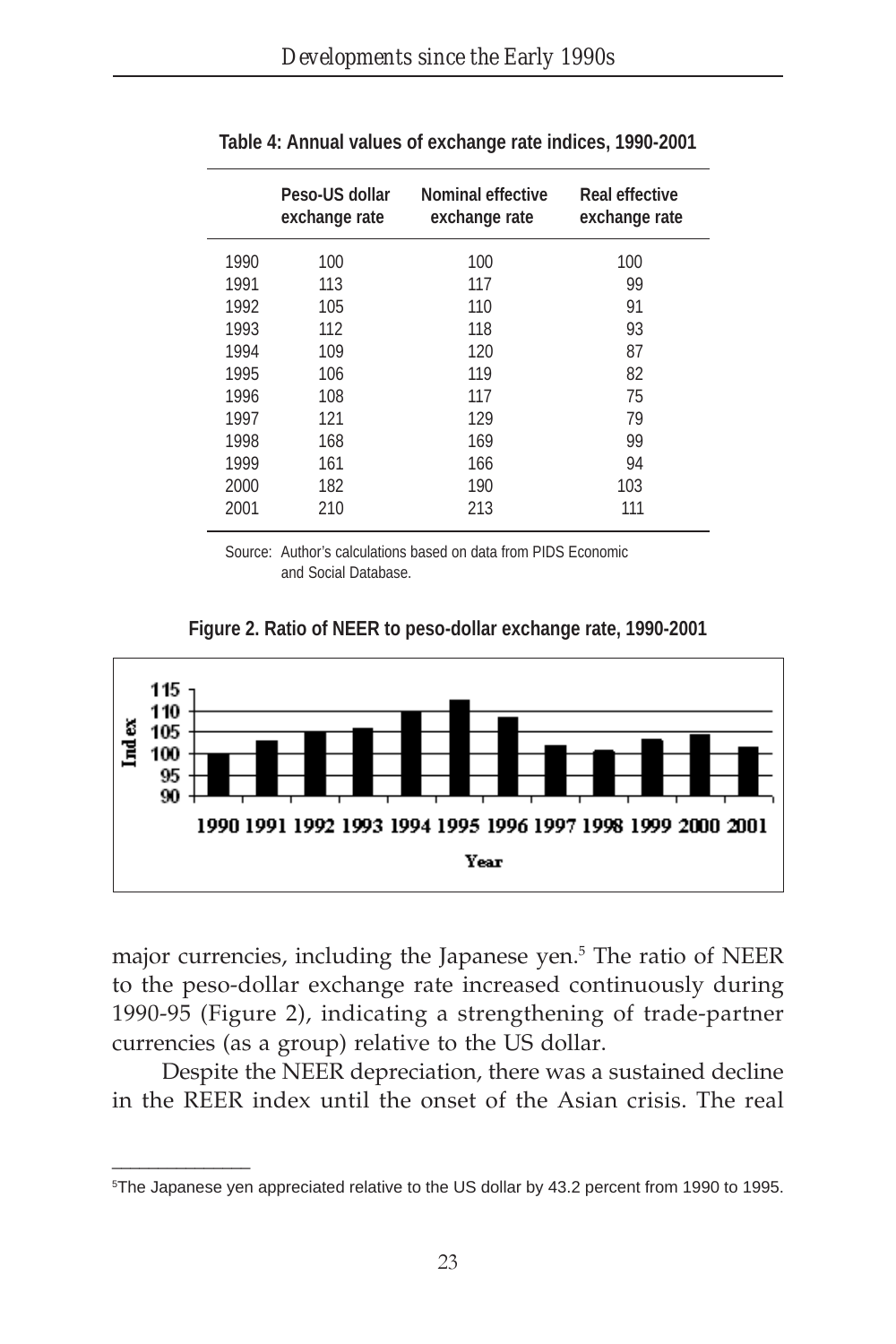exchange rate appreciated by 25 percent from 1990 to 1996, significantly lowering the price incentive for producing tradable goods. As discussed above, the government substantially reduced tariffs and lifted import restrictions in the first half of the decade. Thus, trade liberalization and real exchange rate appreciation took place at the same time, inevitably operating at cross purposes. As discussed earlier, the two do not constitute a desirable combination.

In the second half of the 1990s the most notable movement of the exchange rate indices occurred during the Asian crisis when the NEER and REER climbed up in 1998 by 31 and 25 percent, respectively, the REER index almost reaching the 1990 level. A comparatively modest decline in both indices took place in the next year, followed by more significant increases in 2000 and 2001. It is noteworthy that the REER finally exceeded the 1990 level in 2000, and that its most recent evolution represents a major boost in price competitiveness for the tradable goods sector, enhancing the capacity of domestic producers to exploit their comparative advantage.

The contrasting REER changes and their accounting components during the two subperiods until and after 1996 are shown in Table 5. As in the preceding decade, foreign inflation was not a major factor in the observed behavior of the real exchange rate. In the pre-crisis period the REER appreciation—which as noted above was inconsistent with the ongoing trade liberalization effort was associated with rapid domestic inflation and a somewhat inflexible nominal exchange rate (reflecting an implicit preoccupation of policymakers with the peso-dollar exchange rate). What happened in the later period was a complete reversal: despite the drastic increase in NEER (a forced response to regional developments), domestic inflation was relatively mild and the REER increased significantly, more than making up for the real appreciation of the pre-crisis period. In the wake of the Asian financial crisis, there was an apparent policy improvement towards promoting the tradable goods sector.

Turning now to the behavioral determinants of the real exchange rate in the 1990s, Table 6 contains the observed values in 1991, 1995 and 1999 of some policy and external factors that influence the REER. As discussed above, trade liberalization continued in the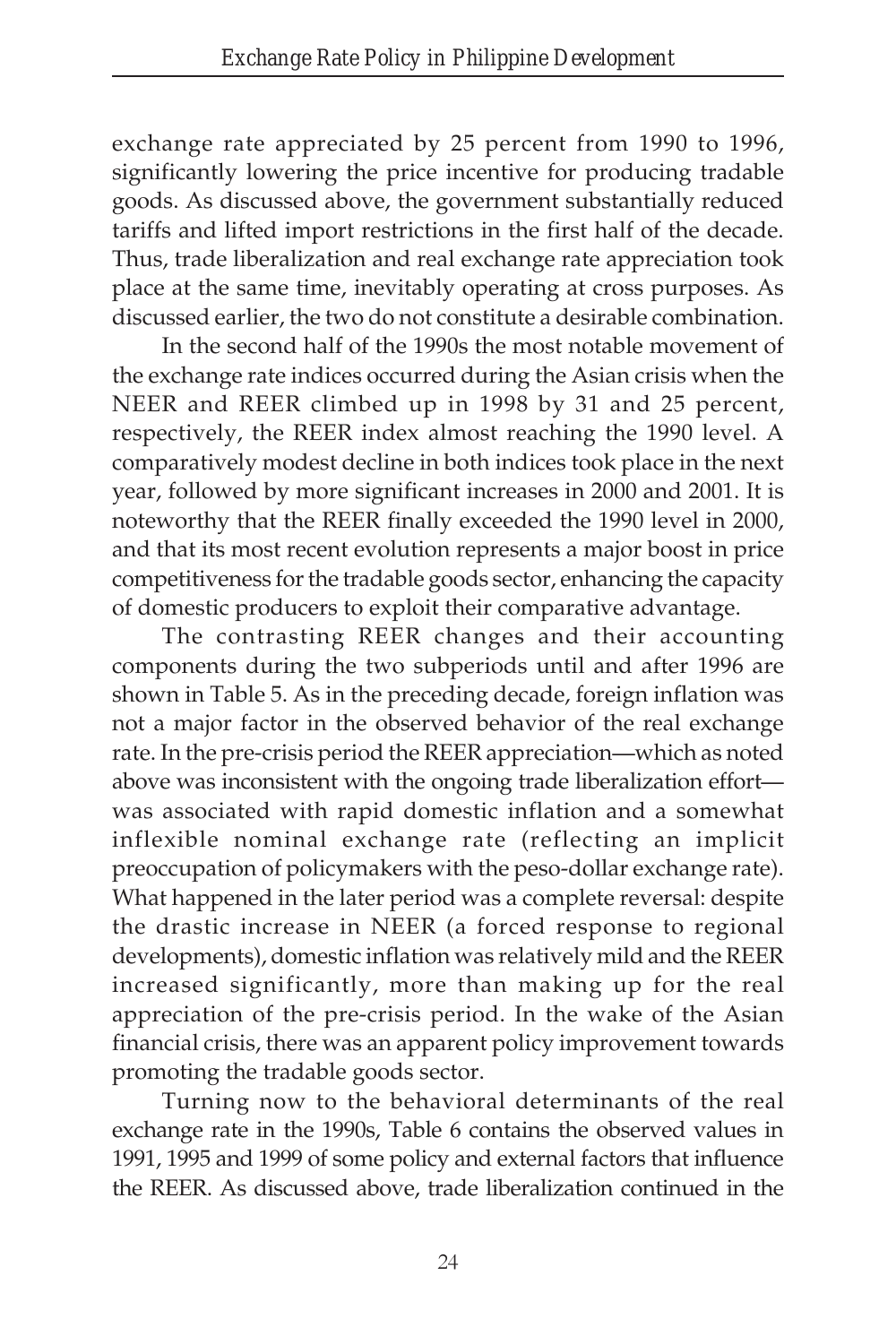|                                                 | 1990-1996               | 1996-2001            |  |
|-------------------------------------------------|-------------------------|----------------------|--|
| Change in REER<br>Change in NEER<br>Change in P | $-27.9$<br>15.8<br>56.4 | 38.3<br>59.8<br>31.7 |  |
| Change in weighted P <sub>i</sub> 's            | 12.7                    | 10.7                 |  |

#### **Table 5. Decomposition of REER changes in 1990-1996 and 1996-2001**

Source: Author's calculations.

Notes: REER = real effective exchange rate; NEER = nominal effective exchange rate;  $P =$  consumer price index;  $P_i =$  wholesale price index in trade partner i. (Refer to equation (3) in text.) The entries are 100 times the calculated changes in natural logarithms of the variables, which therefore approximate the percentage changes over the indicated subperiods.

| Table 6: Policy and external influences on the real exchange rate, |
|--------------------------------------------------------------------|
| 1991, 1995 and 1999                                                |

| 1991    | 1995    | 1999  |
|---------|---------|-------|
|         |         |       |
| 25.7    | 20.9    | 17.3  |
| 27.6    | 21.9    | 18.6  |
| 117.0   | 119.0   | 190.0 |
| $-1.91$ | $-4.45$ | 9.16  |
| 116.0   | 100.0   | 127.0 |
|         |         |       |

Source: PIDS Economic and Social Database; Asian Development Bank (2001).

1990s, which is corroborated by the downward trend in the two aggregate measures of import restrictions given by the sectorweighted average implicit tariff and effective protection rates. The larger rate cuts between 1991 and 1995 are consistent with the relative effectiveness of EO 470. There was policy inconsistency, however, in the simultaneous REER appreciation and trade liberalization in the first half of the decade, as noted earlier. Indeed, the effect of the latter would have been to depreciate the real exchange rate (see above), which apparently was swamped by the countervailing influence of the current account deficit that more than doubled (as a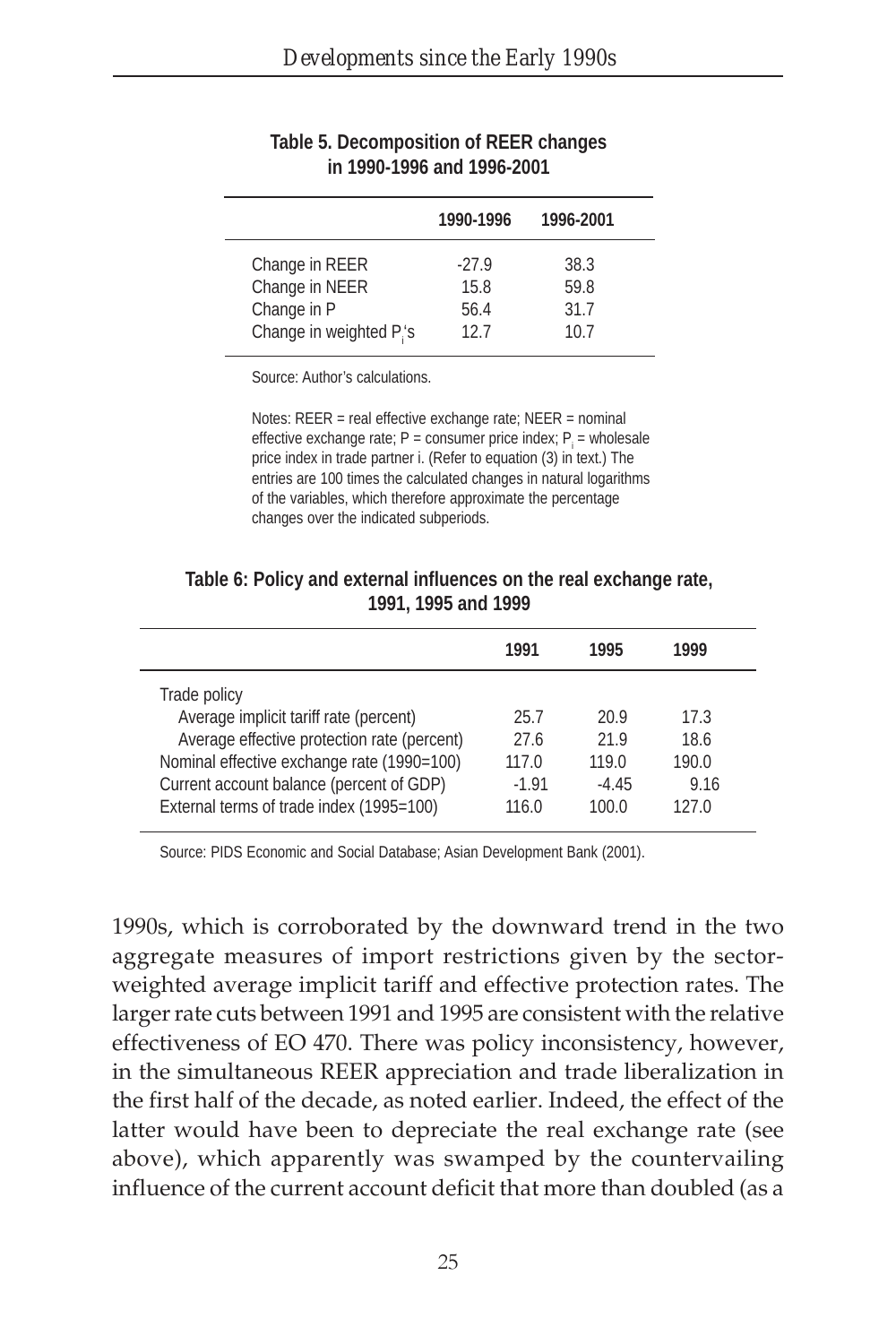percentage of GDP) from 1991 to 1995. Note also that the external terms of trade deteriorated, which likely would have had a depreciating effect on the real exchange rate.

In the second half of the decade trade liberalization contributed to the observed depreciation of the real exchange rate. Also, nominal exchange rate policy was supportive of REER depreciation, considering the drastic increase in the NEER from 1995 to 1999. However, the most important depreciating effect on the real exchange rate came from the marked improvement in the current account balance (Table 6). It exceeded significantly the REER appreciation induced by the 27 percent improvement in the external terms of trade, going by the estimated elasticities from the Medalla et al. (1995) study.6

Finally, let us consider the changes in relative production incentives among tradable goods since the early 1990s. Continuing the trend observed in the 1980s, the sectoral EPR estimates presented in Table 7 show a significantly lower value for "all importables" sector in 2000 than in 1992, and with only a slight change for "all exportables," the EPR gap between importables and exportables was further reduced. The narrowing of this gap was more pronounced in manufacturing than in agriculture. It is also notable that the agricultural EPR declined only slightly from 1992 to 2000, but the substantial reduction in manufacturing EPR led to a reversal of the traditional EPR bias against agriculture. Thus, in 2000, effective protection in agriculture was nearly five percentage points higher than in manufacturing.

Adjusting the EPRs for exchange rate overvaluation, one obtains the NEPRs. Using (again, with qualification) the elasticity coefficients in the estimated REER equation in Medalla et al. (1995), together with the 1992 and 2000 values of the trade policy and current account variables, we calculate the exchange rate overvaluation at 23.2 percent in 1992 and 4.9 percent in 2000. The latter's unusually low value can be attributed to the current account surplus in 2000 that undervalued the real exchange rate, which, however, was more

\_\_\_\_\_\_\_\_\_\_\_\_\_\_\_

<sup>&</sup>lt;sup>6</sup>Because the estimated REER equation in the study is based on 1950-1980 data, it may not be appropriate to use the elasticity coefficients for the 1990s.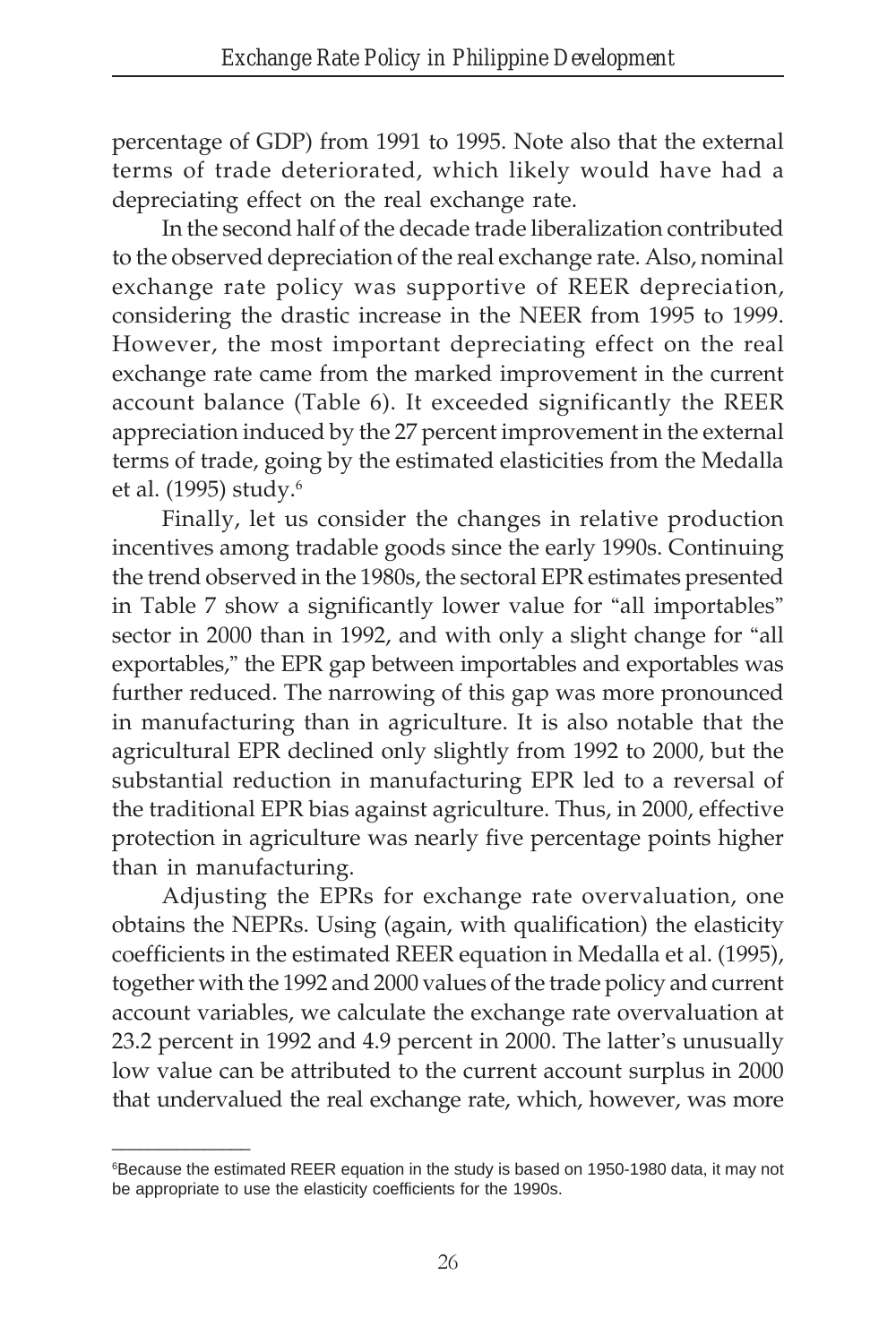|                 |            | 1992        |              |            | 2000        |              |  |
|-----------------|------------|-------------|--------------|------------|-------------|--------------|--|
|                 | <b>FPR</b> | <b>NFPR</b> | <b>NEPRT</b> | <b>FPR</b> | <b>NFPR</b> | <b>NEPRT</b> |  |
| All importables | 41.0       | 14.4        | 32.6         | 23.4       | 17.6        | 29.8         |  |
| All exportables | $-4.5$     | $-22.5$     | $-10.2$      | $-1.6$     | $-6.2$      | 3.5          |  |
| Agriculture     | 22.4       | $-0.6$      | 15.1         | 20.4       | 14.8        | 26.6         |  |
| Importables     | 36.1       | 10.5        | 28.0         | 32.7       | 26.5        | 39.5         |  |
| Exportables     | $-0.7$     | $-19.4$     | $-6.6$       | $-0.4$     | $-5.1$      | 4.7          |  |
| Manufacturing   | 28.9       | 4.6         | 21.3         | 15.7       | 9.7         | 21.7         |  |
| Importables     | 44.9       | 17.6        | 36.3         | 23.9       | 18.1        | 30.3         |  |
| Exportables     | $-5.7$     | $-23.5$     | $-11.3$      | $-2.1$     | $-6.7$      | 2.9          |  |

| Table 7: EPR, NEPR and NEPRT estimates for 1992 and 2000 |  |
|----------------------------------------------------------|--|
| (in percent)                                             |  |

Source: Medalla (1998) for EPRs; author's calculations for NEPRs and NEPRTs.

Note: EPR = effective protection rate; NEPR = net effective protection rate (adjusted for exchange rate overvaluation); NEPRT = net effective protection rate due to trade policy.

than offset by the overvaluation due to the remaining trade restrictions.

A higher level of effective protection for agriculture relative to manufacturing in 2000 is also shown by the comparative NEPR estimates for the two sectors. Somewhat surprising is that the NEPRs for manufacturing importables and all importables in 2000 were higher than in 1992, considering the substantial import liberalization that took place in the 1990s. However, in isolating the effect of trade policy on effective protection at the equilibrium exchange rate, the NEPRT estimates show lower values for the two sectors in 2000 than in 1992 (Table 7). The comparative NEPRT values also indicate higher effective protection due to trade policy for agriculture than for manufacturing in 2000, especially between importables in the two sectors. This is attributable to the tarrification of QRs in some major farm products that exceeded the equivalent tariffs at the time or the book tariff rates under EO 470 (David 1994). Notably, it is the increasing protection in agriculture, not declining manufacturing protection, that was behind the reversal of the protection gap between the two sectors in the 1990s.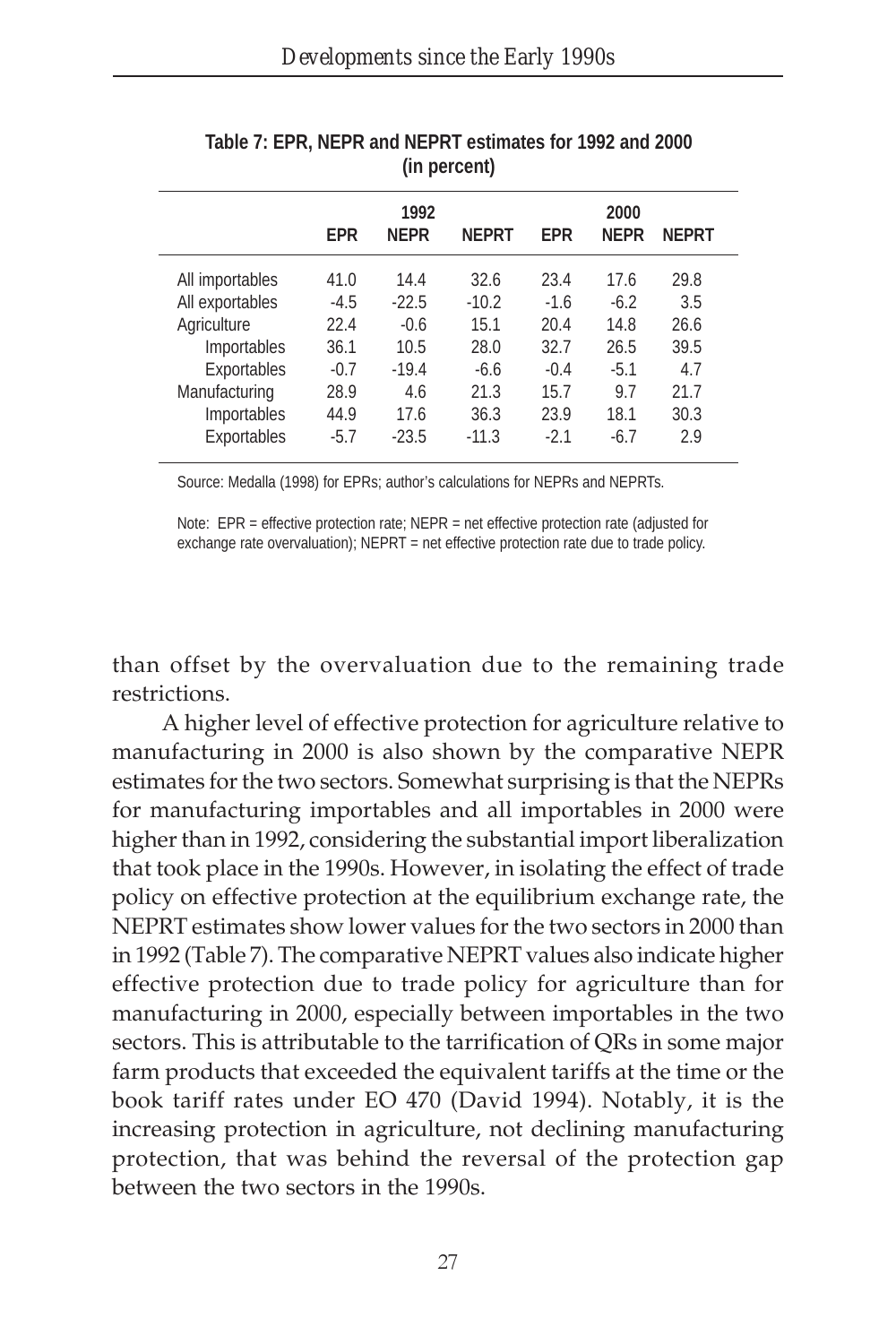# $\ddot{\cdot}$

**V**

## **Conclusion**

The real exchange rate is arguably the most important relative price variable in an open economic system. Many developing economies, including the Philippines, have floundered as a consequence of the real exchange rate being heavily overvalued. On the other hand, the economic performance of countries like Singapore and Malaysia have benefited from maintaining "realistic and competitive" real exchange rates.

The real exchange rate links the nominal exchange rate (which the government can control) to the real sphere of the national economy—most directly, to relative incentives among production sectors—through which the further effects of exchange rate policy on resource allocation, output growth, income distribution, and other development concerns can be analyzed. An appreciation of the real exchange rate, from whatever source, reduces the price competitiveness of tradable goods and makes it more difficult for domestic producers to exploit their comparative advantage. If the real exchange rate is already overvalued to begin with, a sustained appreciation can only lead to increased inefficiency in resource allocation and investment, reduced growth of domestic output and labor employment, and because the unemployed and underemployed are mostly from the low-income population, a worsening of income inequality and poverty.

The role of exchange rate policy in Philippine economic development cannot be properly examined without consideration of its interactions with trade and macroeconomic policies, in view of the latter policies' analytical and empirical linkages to the real exchange rate. As discussed above, the Philippine experience in the 1980s and 1990s amply demonstrates the significant influences of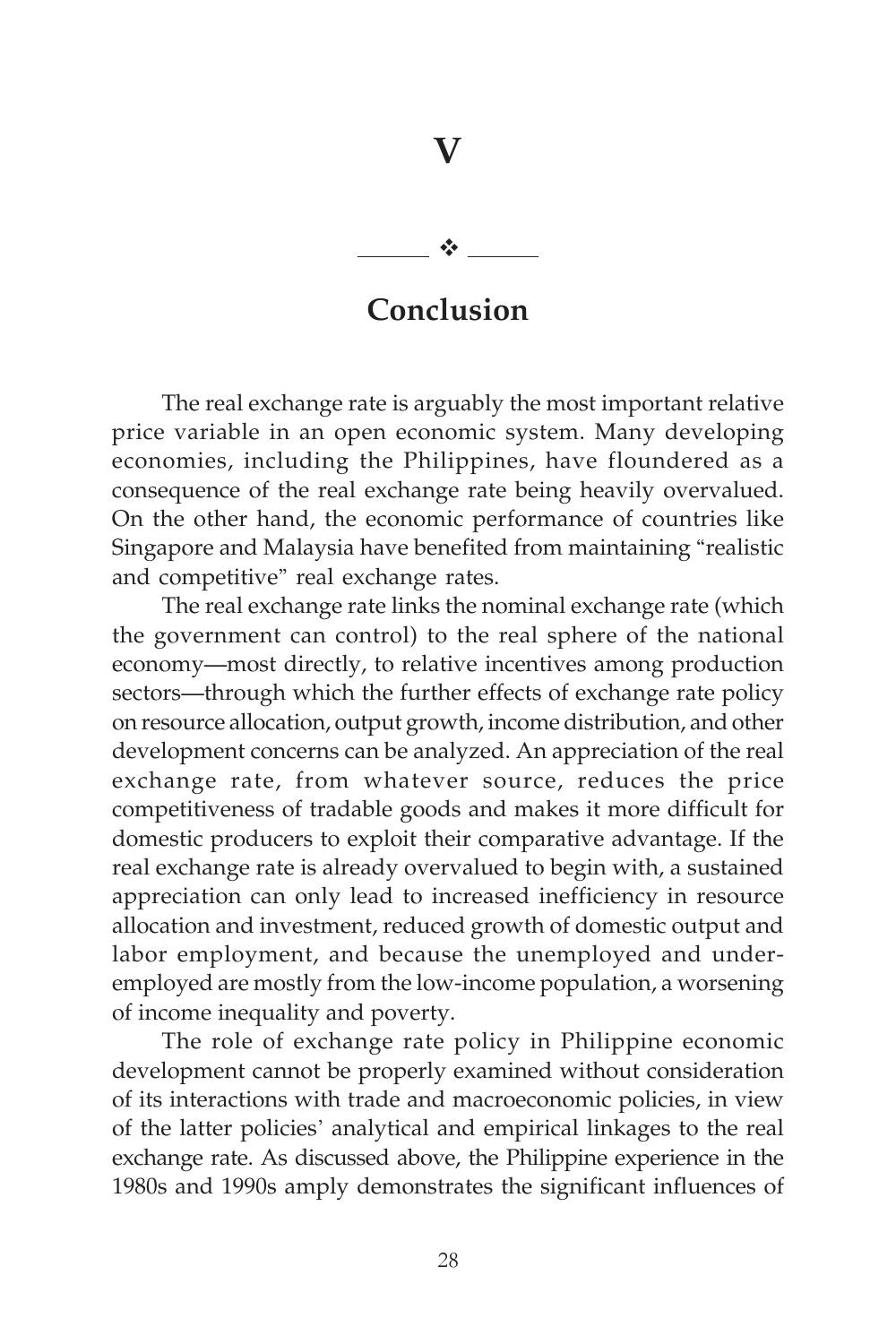trade and macroeconomic policies not only on the conduct of exchange rate policy but also on the evolution of the real exchange rate and extent of its overvaluation.

An important distinction is made between real exchange rate appreciation or depreciation that represents a movement over time, and its overvaluation or undervaluation which is in reference to an equilibrium value of the real exchange rate at a given time. The latter is defined by an unrestricted trade regime and current account balance. Real exchange rate overvaluation results from a restrictive trade policy and macroeconomic policies that lead to a deficit in the current account. It is a policy-induced incentive bias against tradable goods production, and can be redressed only by removing the trade restrictions and the current account deficit. Adjusting the nominal exchange rate can bring about real exchange rate depreciation that may reduce a high degree of real exchange rate overvaluation. However, without accompanying trade liberalization and macroeconomic policies that reduce the current account deficit, depreciating the nominal exchange rate will not lead in the long run to a less overvalued real exchange rate.

In the 1980s the large nominal (effective) exchange rate depreciation during the 1983-85 crisis did not translate into a significant depreciation of the real (effective) exchange rate, owing in part to the suspension of import liberalization measures at a time of macroeconomic instability. Subsequently, despite the relatively smaller NEER increases in the second half of the decade, a larger REER depreciation was achieved with the resumption of trade liberalization and reduction of the current account deficit. This was accompanied by a substantial decline in real exchange rate overvaluation.

Considering that there are other influences on the real exchange rate, trade liberalization can take place simultaneously with a real exchange rate appreciation. In the 1990s, despite the NEER depreciation and significant trade liberalization, the REER depreciated almost continuously until the onset of the Asian financial crisis. As discussed above, the effects on the trade balance, domestic output, and employment arising from trade liberalization combined with real exchange rate appreciation are negative. This pre-Asian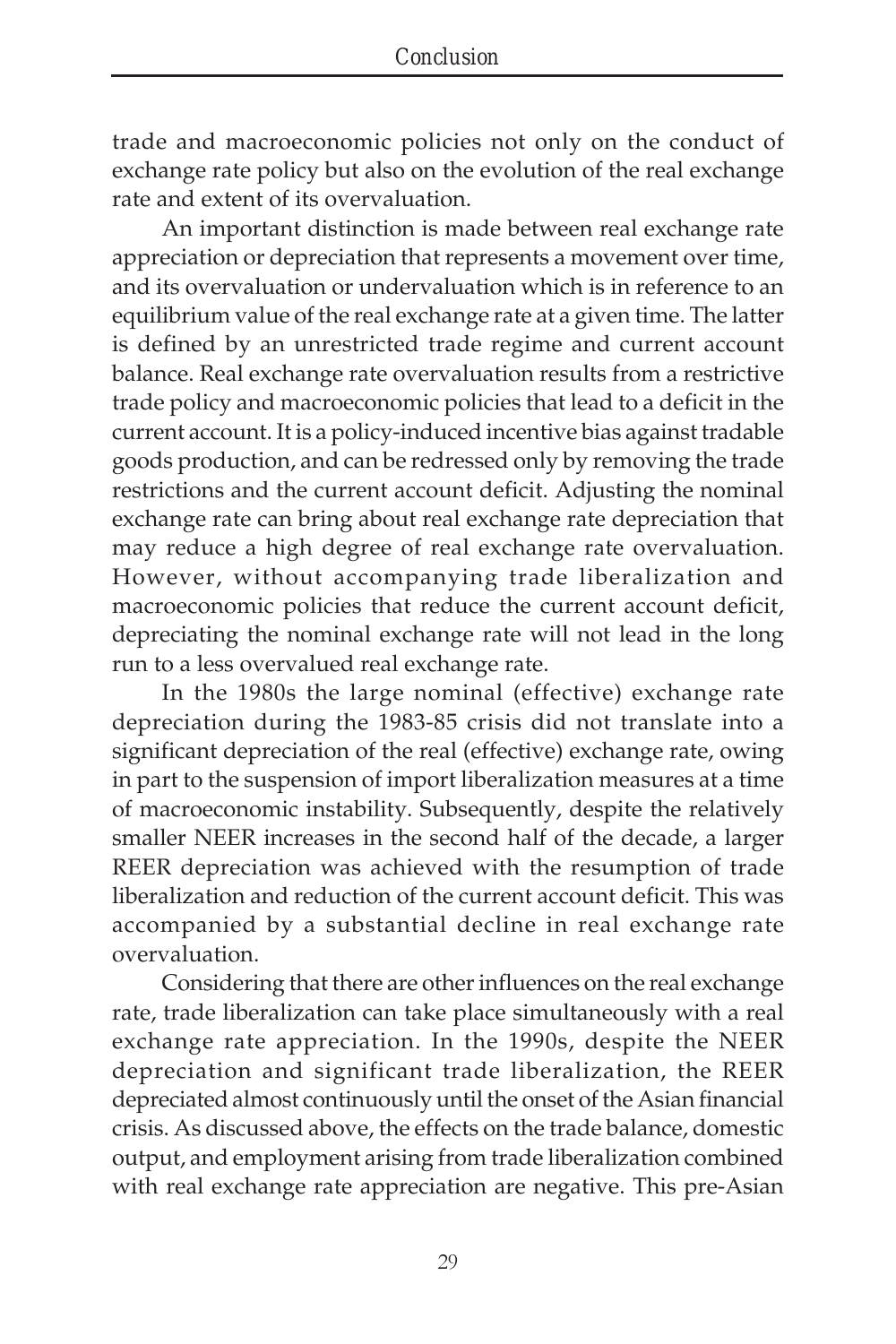crisis experience of policy inconsistency points to the need for proper coordination among exchange rate, trade, and macroeconomic policies in order to achieve desired objectives.

From 1996 to 2001 the REER index increased, more than compensating for the real appreciation in the earlier period. It was facilitated by a drastic NEER rise (responding to regional developments) and a relatively mild domestic inflation. Concurrently, the current account balance improved and trade liberalization continued, reducing dramatically the overvaluation of the real exchange rate. Thus, in the wake of the Asian financial crisis, it would seem that there was an overall policy improvement towards the encouragement of tradable goods production.

Within the tradable goods sector, the vigorous efforts in tariff reduction and import liberalization in the second half of the 1980s are reflected in the substantial decline in effective protection rates for importables and narrowing of the EPR gap between importables and exportables. Even more dramatic is the observed reduction in the disparity between manufacturing and agricultural EPRs, which was cut down to two percentage points by 1988. Adjusting for exchange rate overvaluation and isolating the effect of trade policy lead to the same finding about the near closing of the historically wide protection gap between manufacturing and agriculture.

In the more recent period since the early 1990s, a further reduction of EPR for importables, especially manufacturing importables, took place. This reflected the continuing import liberalization, particularly during 1991-1995. The EPR gap between importables and exportables was also reduced significantly, despite which importables still benefited from an EPR of more than 20 percent in 2000. On the other hand, the traditional EPR disparity between manufacturing and agriculture was reversed in the 1990s, the agricultural EPR being higher by five percentage points by 2000. Isolating the effect of trade policy on effective protection at the equilibrium exchange rate, our estimates show that rising agricultural protection, more than declining manufacturing protection, was the chief reason for the reversal of the protection gap between the two sectors. Indeed, there has been increasing protection for major import-competing agricultural products in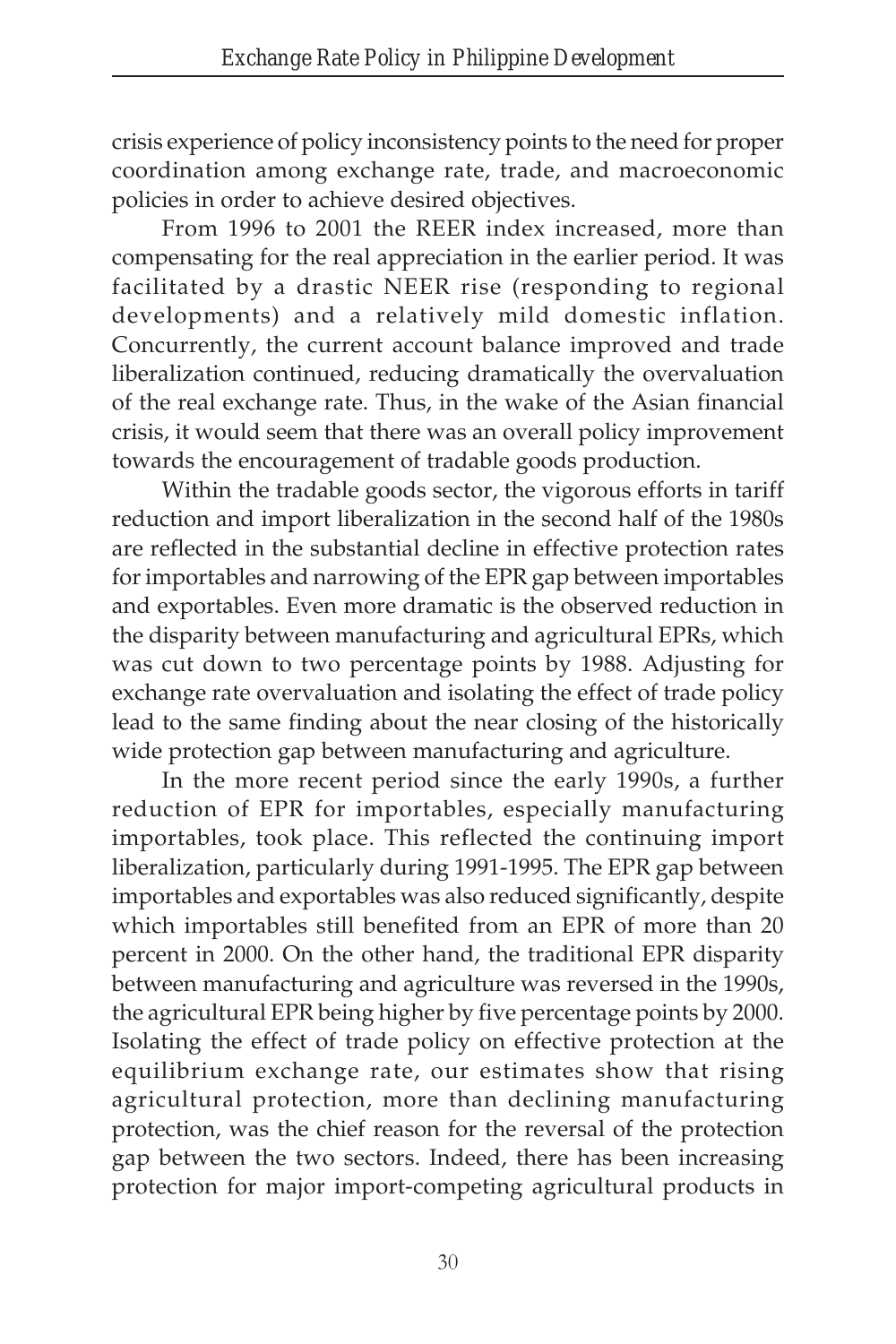recent years. Since agricultural exportables are still subject to low or negative effective protection, increasing incentives for exportable commodities would seem to provide some scope for policy improvement towards promoting uniformity in the protection system.

The good news about the real exchange rate is that in its most recent evolution (since 1997), the REER index has been increasing and that real exchange rate overvaluation has been reduced to a reasonable degree. The bad news is that the REER index in 2001 was only 11 percent higher than its 1990 value. A lot of ground was lost in the 1990-96 period of falling REER. It is ironic that the forced response to the Asian financial crisis served to reverse the tide and began to improve the price competitiveness of tradable goods production in the Philippines. This recent boost to the tradable goods sector needs to be sustained if the Philippines is to continue to pursue economic openness and exploit future opportunities from increasing globalization.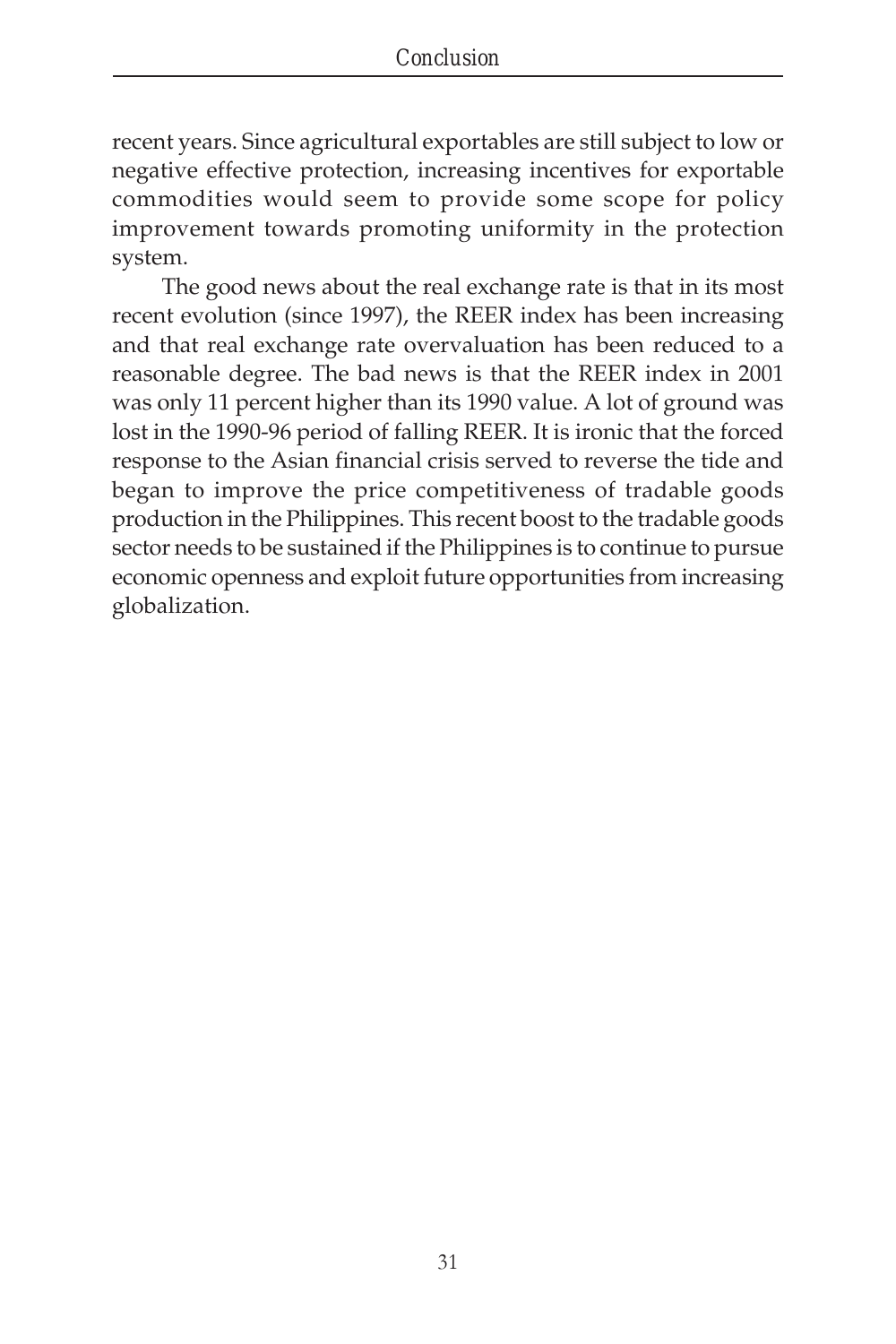# **References**

- Agenor, P.S. 2002. *Macroeconomic adjustment and the poor: analytical issues and cross-country evidence*. Washington, D.C.: World Bank.
- Asian Development Bank. 2000. *ASEAN economic outlook 2000*. Manila: Asian Development Bank.

———. 2001. *Key indicators 2001: growth and change in Asia and the Pacific*. Manila: Asian Development Bank.

- Balassa, B. 1971. *The structure of protection in developing countries*. Baltimore: Johns Hopkins University Press.
- Baldwin, R.E. 1975. *Foreign trade regimes and economic development: the Philippines*. New York: National Bureau of Economic Research.
- Bautista, R.M. 1982. Exchange rate variations and export competitiveness in less developed countries under generalized floating. *Journal of Development Studies* 18:354-378.
	- ———. 1988. Impediments to trade liberalization in the Philippines. *Thames Essays No. 54*. London: Gower, for the Trade Policy Research Centre.
- ———. 1990. Development strategies, foreign trade regimes, and agricultural incentives in Asia. *Journal of Asian Economics* 1:115-134.
- ———. 1993. Trade and agricultural development in the 1980s and the challenges for the 1990s: Asia. *Agricultural Economics* 8:345-375.
- Bautista, R.M., J.H. Power and Associates. 1979. *Industrial promotion policies in the Philippines*. Makati: Philippine Institute for Development Studies.
- Bautista, R.M. and G.R. Tecson. 2002. International dimensions of Philippine economic development. In *The Philippine economy: development, policies, and challenges*, edited by A.M. Balisacan and H. Hill. New York: Oxford University Press.
- David, C.C. 1994. GATT-UR and Philippine agriculture: facts and fallacies. *Journal of Philippine Development* 21 (1 and 2):141-170.

Edwards, S. 1988. *Exchange rate misalignment in developing countries: analytical issues and empirical evidence*. Baltimore: Johns Hopkins University Press.

- Intal, P.S. and J.H. Power. 1990. Trade, exchange rate and agricultural pricing policies in the Philippines. *World Bank Comparative Studies on the Political Economy of Agricultural Pricing Policy*. Washington, D.C.: World Bank.
- Krueger, A.O., M. Schiff, and A. Valdes. 1988. Agricultural incentives in developing countries: measuring the effect of sectoral and economywide policies. *World Bank Economic Review* 2:255-271.
- Lamberte, M.B., R.G. Manasan, R.S. Mariano, E.M. Medalla, M.F. Montes and C.M. Reyes. 1985. A review and appraisal of the government response to